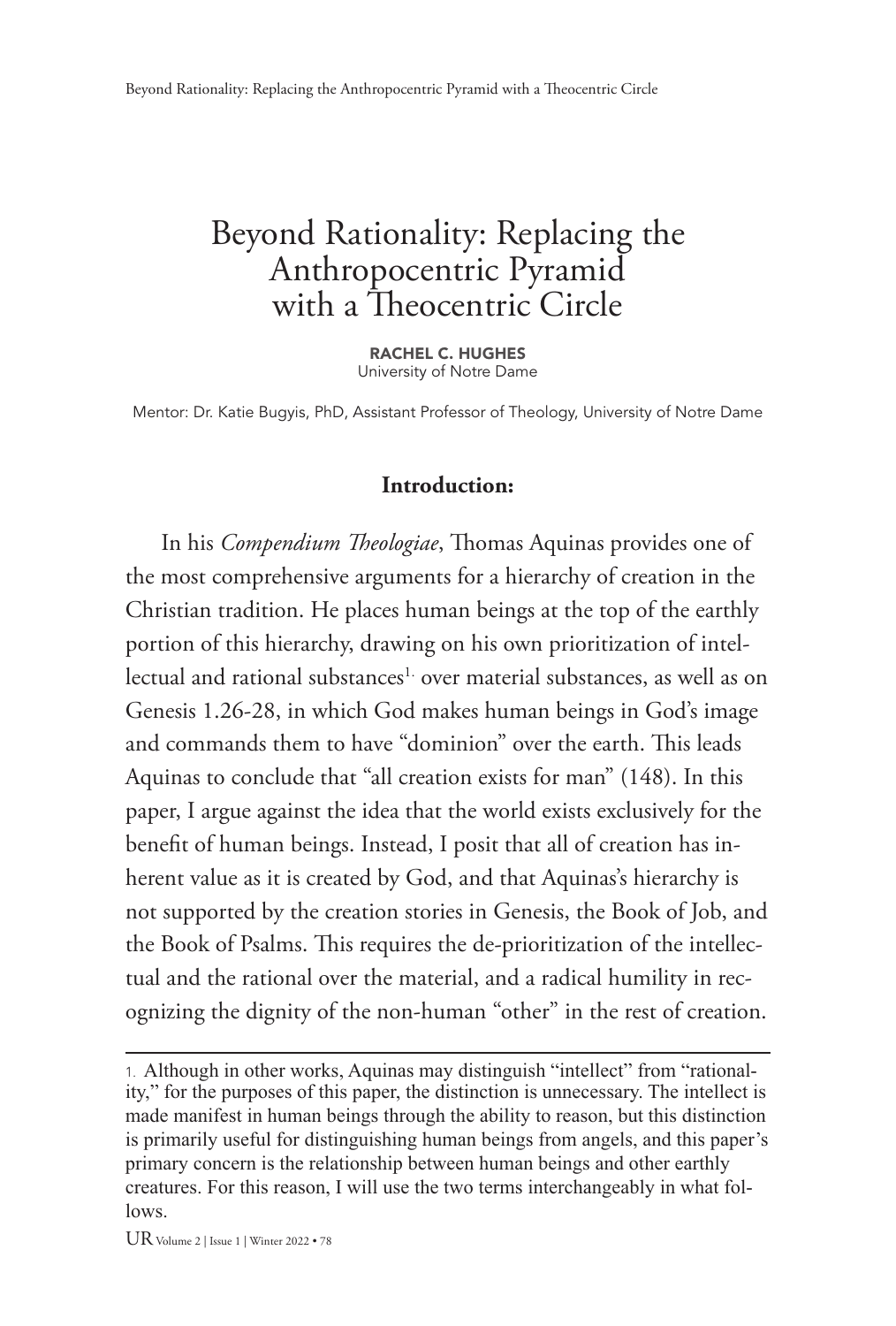I argue that the domination of human beings over the rest of creation is not inherent within Christianity, and that it is possible to maintain the dignity of the human person without denying or belittling the dignity of the rest of God's creation.

# **Part I: Constructing the Hierarchy** *Thomas Aquinas and the Hierarchy of Creation*

I begin this paper with an outline of the hierarchical pyramid of creation that Thomas Aquinas builds in his *Compendium Theologiae*. Aquinas builds his hierarchy from the top down, beginning with a depiction of God. He asserts that a body's motion is caused by the motion of another body, and that all that is must be set in motion by a "first mover that is above all the rest" (3). He calls this unmoved mover God. Next, he claims that all movement is action, and "everything that is moved is, to that extent, in potency" (4). Because God is the primary cause of all movement, Aquinas asserts that God is "pure act" and contains no potency (10).

Then, Aquinas claims that the intellect contains more action than matter. Matter is born and passes away; it is "subject to generation and corruption" (74), and this ability to decay proves that matter contains potency. Material substances come and cease to be, and thus "contain a potency for non-existence" (74). Intellectual substances, on the other hand, contain no such potency. They are "free from matter," and do not cease to exist, but rather "subsist in their being which they have received from God" (74). Characterizing the intellect as act allows Aquinas to claim that intellectual substances are more like God because they, too, are eternal and incorruptible. Furthermore, God must also be intellectual because God is not a material substance, and "freedom from matter is the cause of intellectuality" (28). Aquinas prioritizes intellectual substances over material substances because cre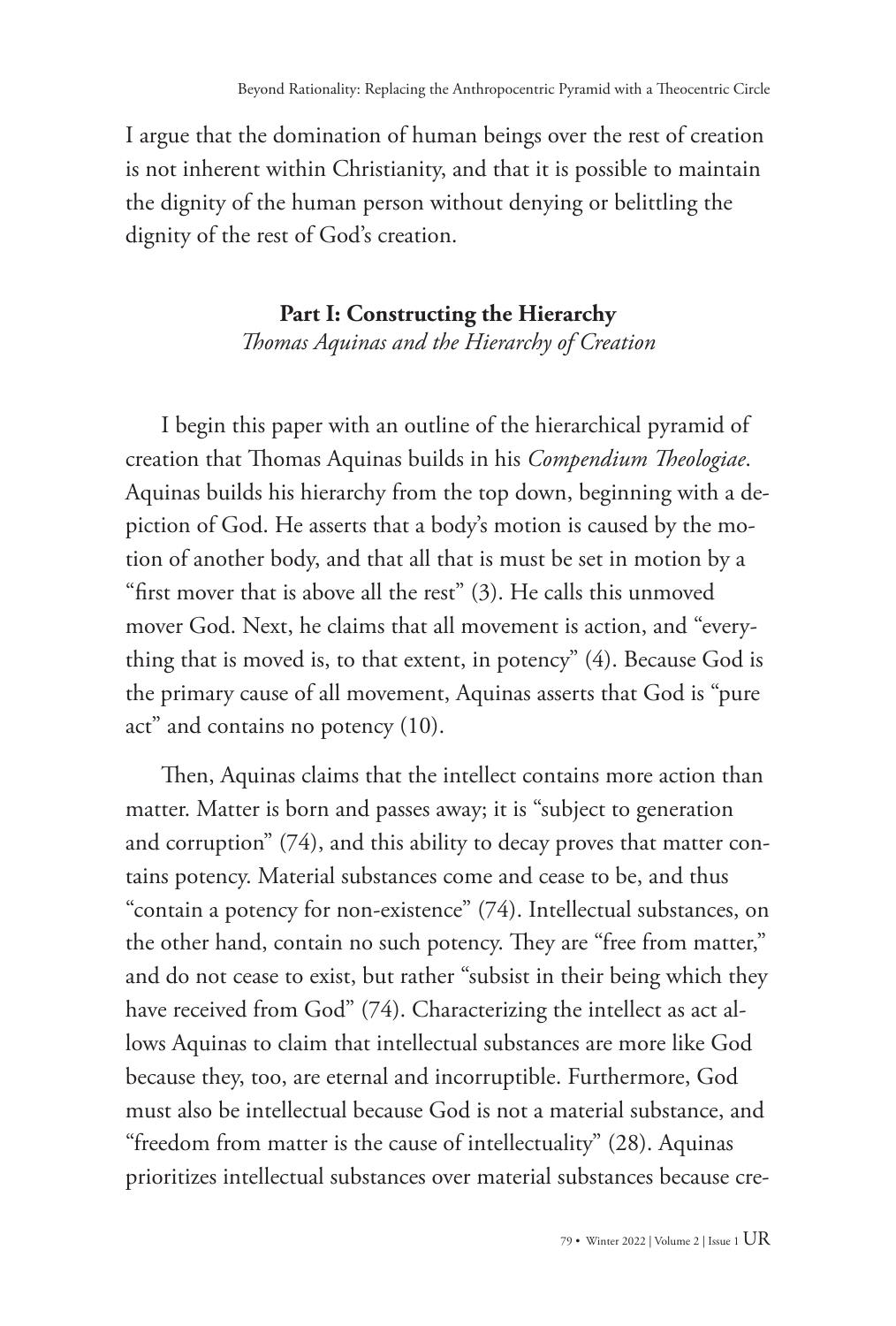ation is "noble and perfect in the measure that it approach[es] likeness to God" (74), and created intellectual substances are more similar to their Creator than their material counterparts.

This is the foundation upon which Aquinas constructs a hierarchy of creation. Prioritizing one aspect of creation over another (intellectual over material) allows him to characterize different created beings as more or less like God.

> Thus we observe that some things, those pertaining to the lowest degree, such as lifeless beings, share in the divine likeness with respect to existence only; others, for example, plants, share in the divine likeness with respect to existence and life; yet others, such as animals, with respect to sense perception. But the highest degree, and that which makes us most like to God, is conferred by the intellect. Consequently the most excellent creatures are intellectual. Indeed, they are said to be fashioned in God's image for the very reason that among all creatures they approach most closely to likeness with God. (Aquinas 75)

In Aquinas's hierarchy, each category of being (rocks, plants, etc.) contains something a little bit more like God, and thus he concludes that they must be in closer proximity to their Creator. For Aquinas, human beings are distinguished from the rest of the animal kingdom because of our rationality. Because God is intellectual, or something free from matter, and "man alone comprehends universals, and the relations between things, and immaterial objects" (79), Aquinas claims that we are the most God-like creatures on earth. In the passage quoted above, a pyramidal structure emerges in which inanimate objects such as rocks and water are placed at the bottom and human beings at the top, a ranking that is famously known as "the great chain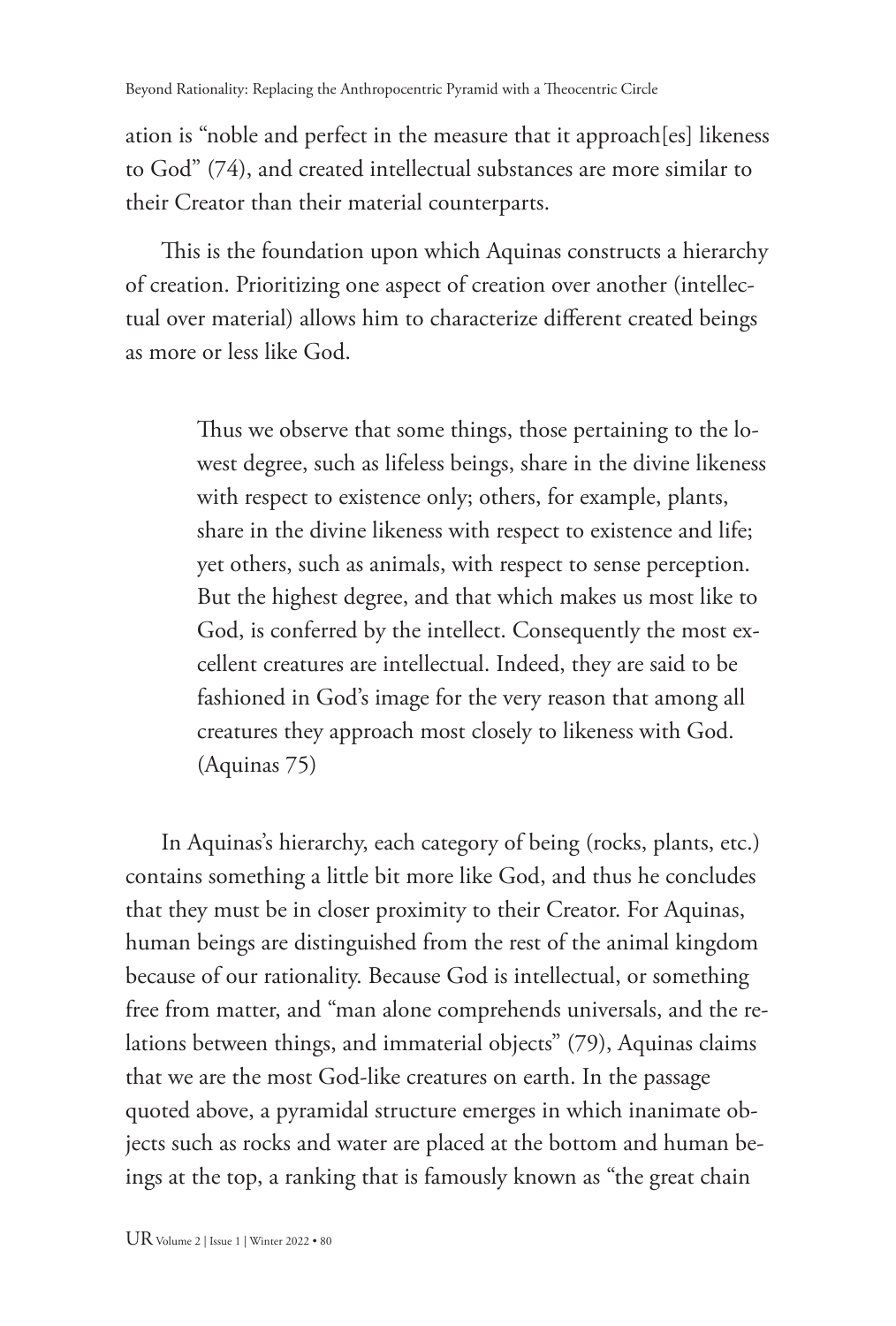of being." It is important to note, however, that human beings are not the only intellectual substances that Aquinas describes. Angels are also created beings, but because they are free from matter and, thus, are pure intellect, Aquinas places them above human beings and closer to God (125). While they are still creatures, angels' lack of embodiment places them outside of the realm of earthly creation. Thus, although human beings are the "lowest among intellectual substances" (80), we are the pinnacle of earthly creation because we are the only intellectual substances on earth. Embodied and rational, human beings form the hinge between intellectual and material substances, and occupy the highest level of an earthly creation pyramid.

This pyramidal hierarchy is more than just a ranking of proximity to God, however. Aquinas also claims that lower creatures, which contain less act and more potency and, thus, have a "smaller share in [God's] perfection," are "governed by higher creatures" (124). Because the lower levels of creation participate less in God's divine goodness, which is the end of all things (148), Aquinas argues that each level of creation is subordinate to and therefore exists for the sake of the higher levels of creation. He explains that "plants draw their nutriment from the earth, animals feed on plants, and these in turn serve man's use" (148). While this ordering reads like a modern biology textbook, Aquinas goes on to ascribe a human telos to the earthly pyramid. He claims, "[T]he whole of corporeal nature exists for man, inasmuch as he is a rational animal. And so the consummation of the whole of corporeal nature depends, to some extent, on man's consummation" (148). For Aquinas, all earthly ends depend on human ends, and all earthly creation exists solely for the purposes of human beings.

Aquinas does allow for and celebrate diversity in creation. He does not wish for all of creation to be assimilated into human form, but rather claims that diversity is necessary, "[s]ince the divine goodness could not be adequately represented by one creature alone" (102). God's goodness in creation "had to be represented by many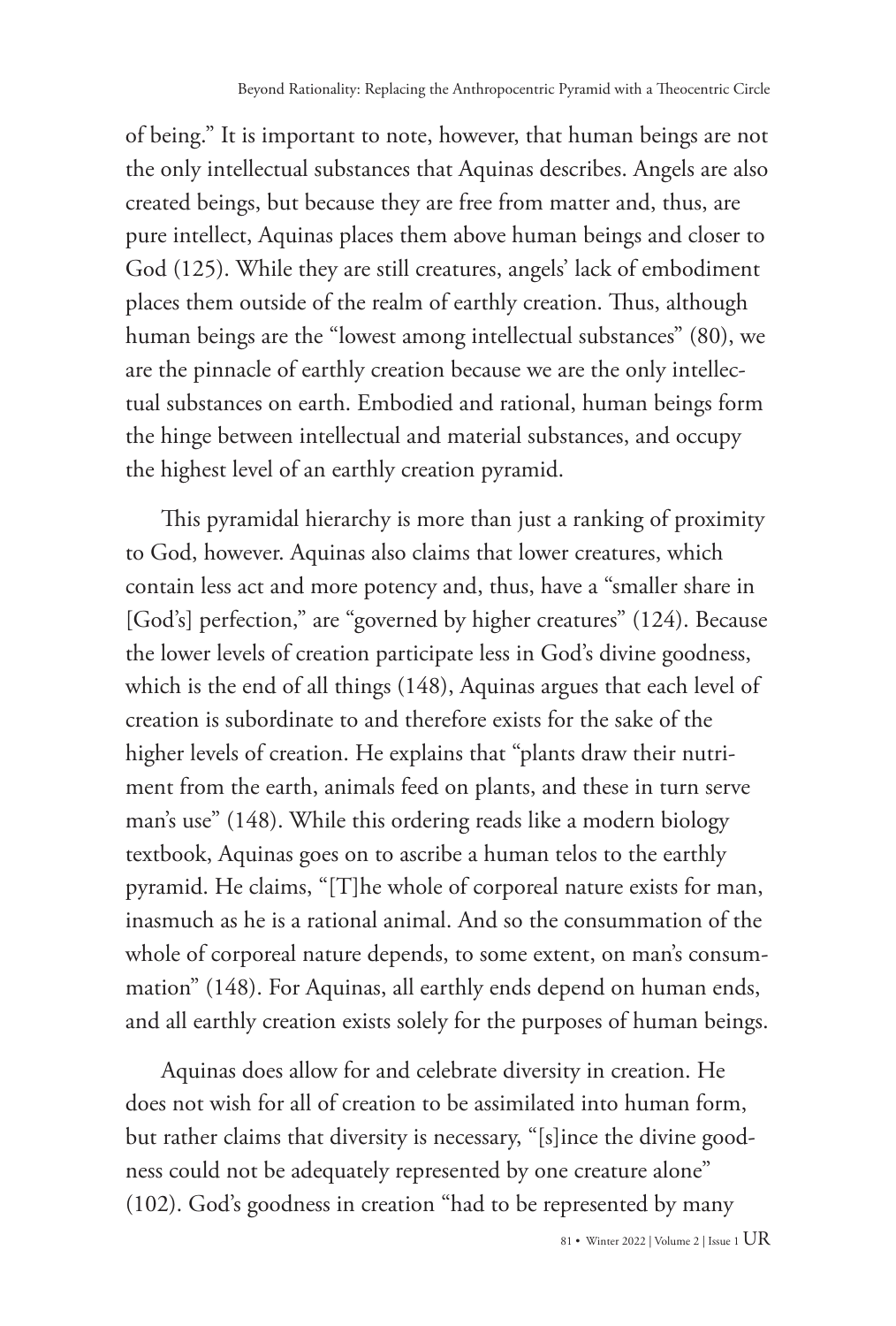creatures, so that what is lacking to one might be supplied by another" (102). In this way, Aquinas preserves the beauty and necessity of diversity in creation, and recognizes that God is present in each created element.

And yet, rather than undermine the pyramid that he has constructed, Aquinas uses the diversity of creation to support his hierarchy. He claims that divine intelligence devised and carried out "the multiplicity and distinction existing among things" so that "different things might participate in the divine goodness in varying degree" (102). Hierarchy requires diversity because there must be a "lower" below a "higher." After all, a monochromatic pyramid is just a simple triangle. The layers of the pyramid require diversity in order to have any distinction between the lower and the higher beings. Even in their distinction from human beings, non-human creatures merely throw the whole pyramid into relief, accentuating the fact that human beings stand at its top.

Thus, a reader of Aquinas is left to believe that the whole world was created for human beings. Although he claims that through human beings all things will be redeemed, Aquinas allows no room for the inherent dignity of non-human earthly creation, or the dignity that is entirely separate from and indifferent to the dignity of human beings. As Aquinas himself puts it, "[T]he whole of corporeal nature exists for man" (148). Ignoring the inherent dignity of non-human earthly creation leaves the door open for human exploitation of the earth and her<sup>2.</sup> creatures. In the next section, I will examine the biblical roots of this claim and the charge that has been laid against Christianity as "the root of our ecological crisis" (White 1205).

<sup>2.</sup> I chose to gender the earth and her creatures because, in the English language, the pronoun "it" can refer to both objects and subjects, although it commonly refers to objects. At the risk of anthropomorphizing other parts of creation, I chose the more personal pronouns such as "her" and "his" that we conventionally use to talk about other human beings in order to indicate the need to recognize the "other" as a fellow subject. I explore "subject-subject" relationships in Part II of this paper.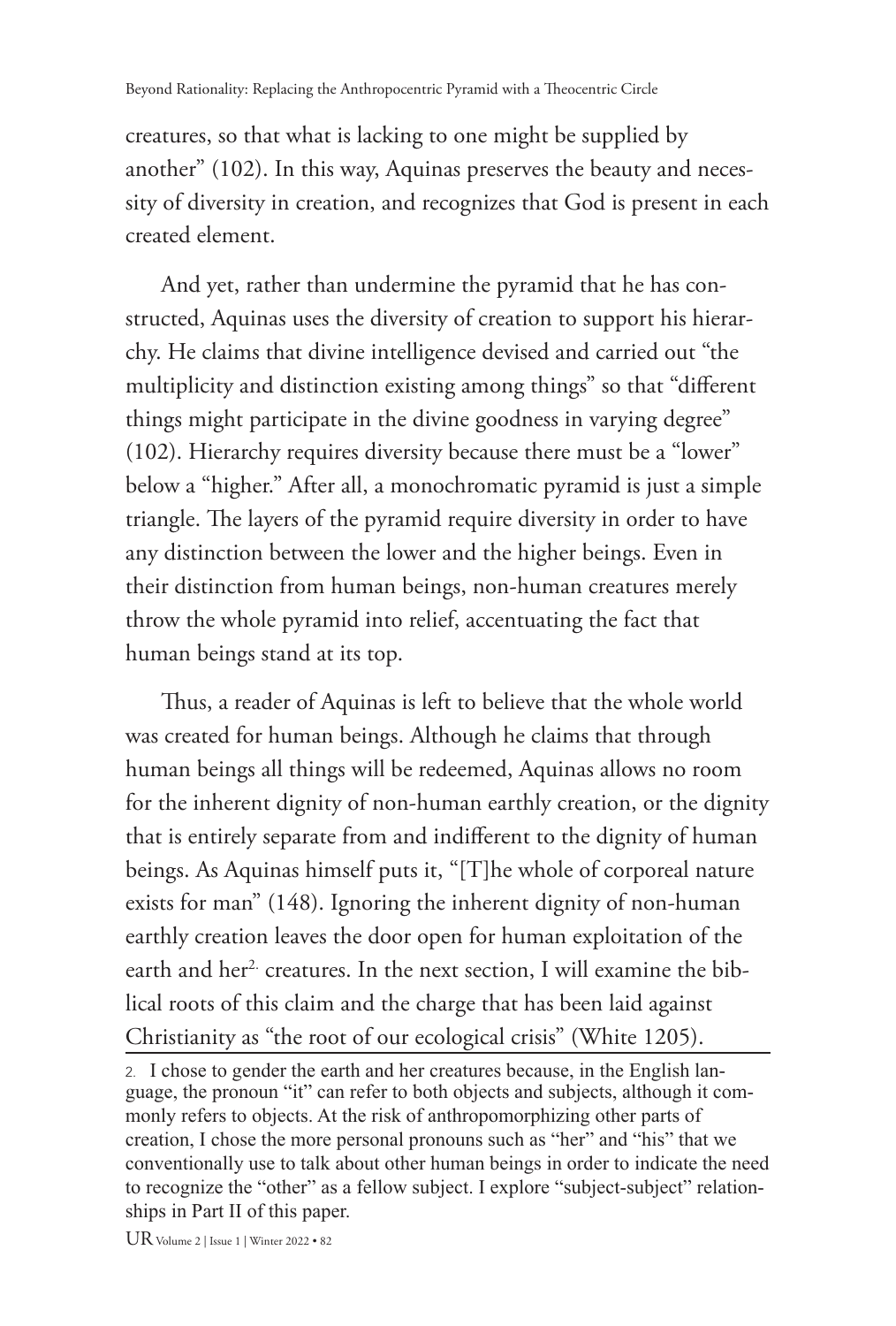# *An Anthropocentric Reading of Genesis 1*

Aquinas builds his creation pyramid through a progression of logic beginning with the Being of God, but near the end of the *Compendium*, he supports his claims with an interpretation of the creation narrative found in the first chapter of Genesis. He says, "By [original justice] man himself was subject to God on high, and all lower creatures were subordinate to man, as is indicated in Genesis 1:26" (187). This verse and the two following it detail the creation of man and woman, and are the source of much Judeo-Christian theological anthropology. For the purposes of this paper, I will focus primarily on three phrases found in these verses. First, Genesis 1.26 and 1.27 both proclaim that human beings were made in the image of God. Thomas Aquinas interprets this as human rationality mirroring God's intellect. Second, God says that man will "have dominion over the fishes of the sea, and the fowls of the air, and the beasts, and the whole earth, and every creeping creature that moveth upon the earth" (*Douay-Rheims 1899 American Edition Bible*, Gn. 1.26), 3. and finally, God commands human beings to "Increase and multiply, and fill the earth, and subdue it" (Gn. 1.28). The phrases "have dominion over" and "fill the earth and subdue it" have been used to justify human exploitation of the earth and her creatures, centering the human experience on earth and denying other creatures' inherent dignity in God's eyes. If all of nature is created for man, then man is justified in doing whatever he likes with all of nature.

This anthropocentric reading of Genesis 1 has led to the accusation that Christianity is "the root of our ecological crisis" and "the most anthropocentric religion the world has seen" (White 1203, 1205). In an essay titled "The Historical Roots of Our Ecologic Cri-

<sup>3.</sup> In this paper, I reference the Douay-Rheims 1899 American Edition Bible. This English translation of the Bible is closest to the Vulgate, the Latin translation of the Bible that Aquinas referenced.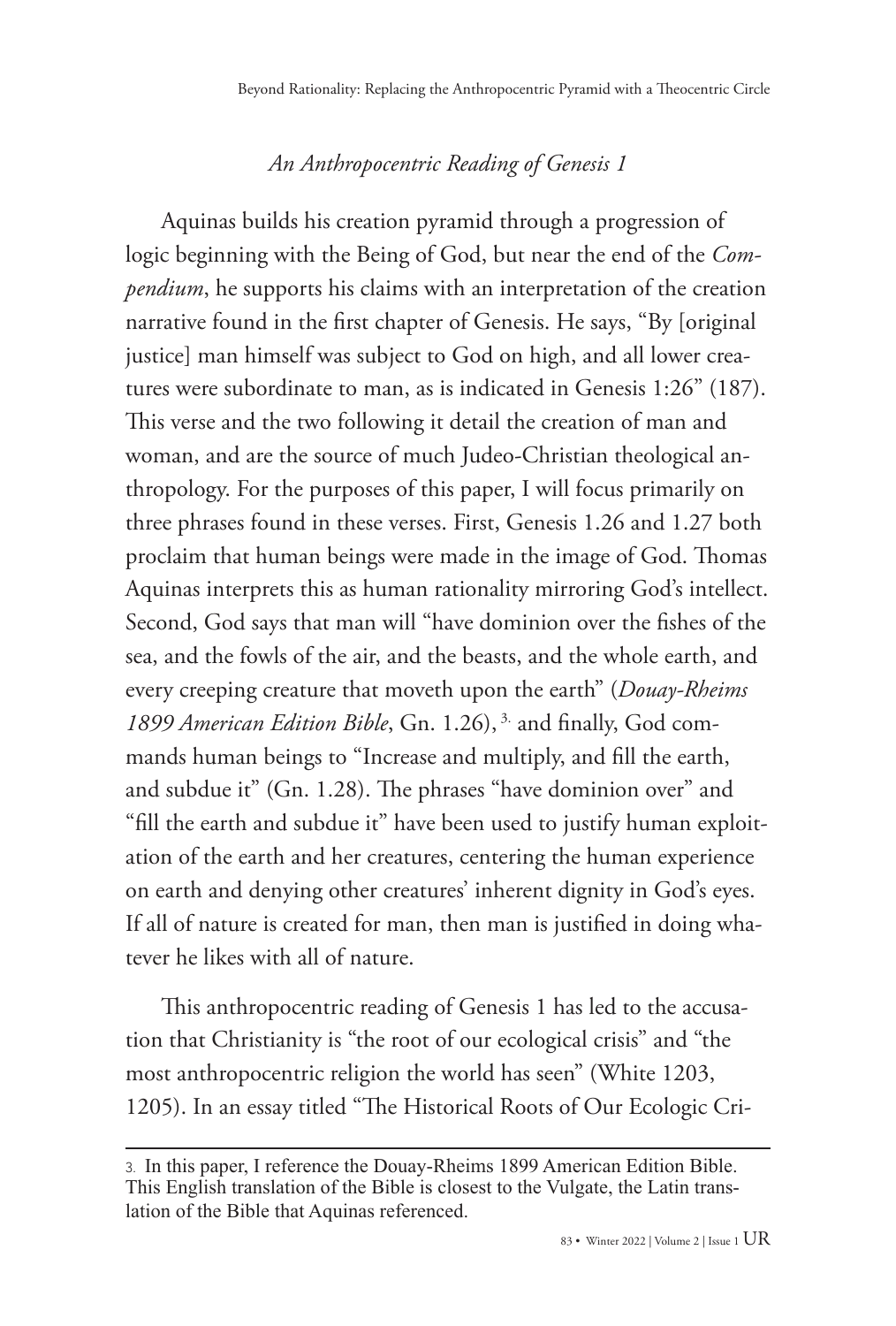sis," critic Lynn White, Jr. blames Christianity for giving human beings permission and even ordering us to dominate the earth and use it only for our own gains. He interprets Genesis 1.26-28 to say that, "God planned all of this [the creation narrative in Gn. 1.1-25] explicitly for man's benefit and rule: no item in the physical creation had any purpose save to serve man's purposes. And, although man's body is made of clay, he is not simply part of nature: he is made in God's image" (1205). White argues that Genesis 1 explicitly places human beings above instead of within the natural world. Additionally, he claims that Christian rejection of idolatry destroyed the respect for and fear of the natural world that had formerly been inspired by the spirits of trees, rocks, sun, etc. "The spirits in natural objects, which formerly had protected nature from man, evaporated. Man's effective monopoly on spirit in this world was confirmed, and old inhibitions to the exploitation of nature crumbled" (1205). According to White, this Christian attitude was the seed from which human exploitation of the earth grew, and when advances in science and technology expanded our ability to manipulate nature, we were ready to believe that our (over)use of the land was sanctioned by God. Christianity's insistence that "it is God's will that man exploit nature for his proper ends" had primed us to believe that it was our duty and our destiny to use the earth however we saw fit (White 1205).

White finds one Christian figure worthy of praise from an ecological point of view. He commends St. Francis of Assisi for his "belief in the virtue of humility – not merely for the individual but for man as a species" (1206). In Francis, White finds an attempt to "depose man from his monarchy over creation and set up a democracy of all God's creatures" (1206). White believes, however, that exploitation of the earth was so deeply engrained in Christianity that it was a miracle that St. Francis "did not end at the stake" (1206). White claims that Francis tried to humble the human species by "substitut[ing] the idea of the equality of all creatures, including man, for the idea of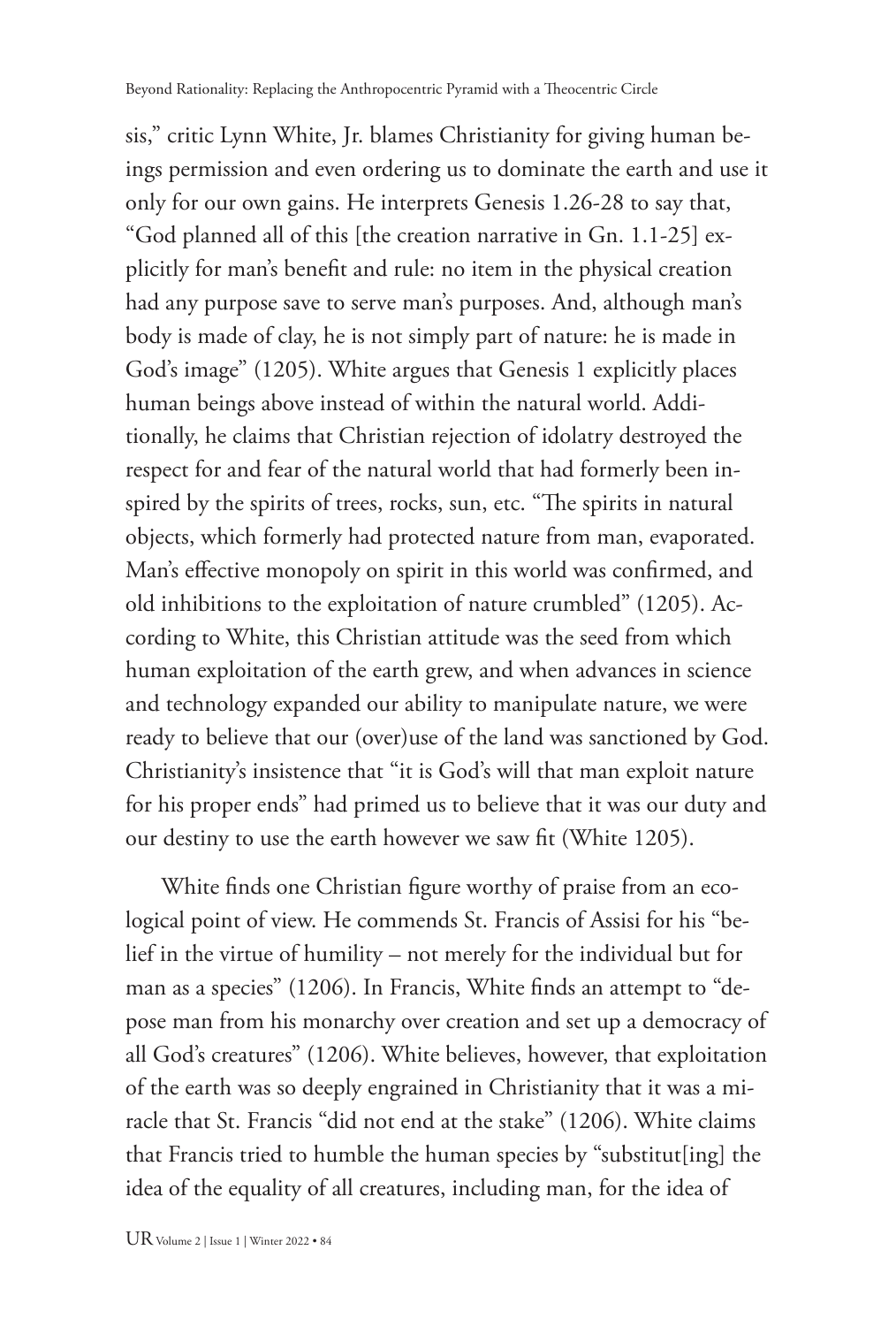man's limitless rule of creation" (1207). In White's opinion, Francis failed. White believes that Christianity could not be separated from this hierarchy of man over beast, St. Francis notwithstanding. It is my project to show that the pyramidal hierarchy constructed by Aquinas and condemned by White is not inherent within the Christian tradition, and that Christianity can and must endorse a theocentric organization of creation, placing God at the center of God's creation, rather than humans at its pinnacle.

## **Part II: Dismantling the Hierarchy**

*Replacing the Prioritization of Rationality with Recognition of "Thou"*

Part I of this paper summarized the hierarchy of creation in Thomas Aquinas's *Compendium Theologiae*, and analyzed an anthropocentric reading of the Christian creation narrative through the critique of Lynn White Jr. In Part II, I respond to the prioritization of the intellect as the highest form of earthly being, and suggest replacing this pyramid of earthly creation with Elizabeth Johnson's theocentric circle of creation with God at its center. I then provide a theocentric reading of the creation narrative in Genesis 1, in conjunction with those in the Books of Job and Psalms. The first step is to return to Thomas Aquinas's hierarchy of creation and address the question of whether rationality (and human beings) should be considered the pinnacle of earthly creation.

Aquinas's hierarchy depends heavily on his prioritization of intellect over matter, of rationality over embodiment. He makes the case that a rational nature is closest to God because it resembles God's Divine Reason. In response, I challenge the reader to try to experience the world as, say, a plant would, or your favorite animal. Anyone who accepts this challenge soon realizes that this is impossible; we have no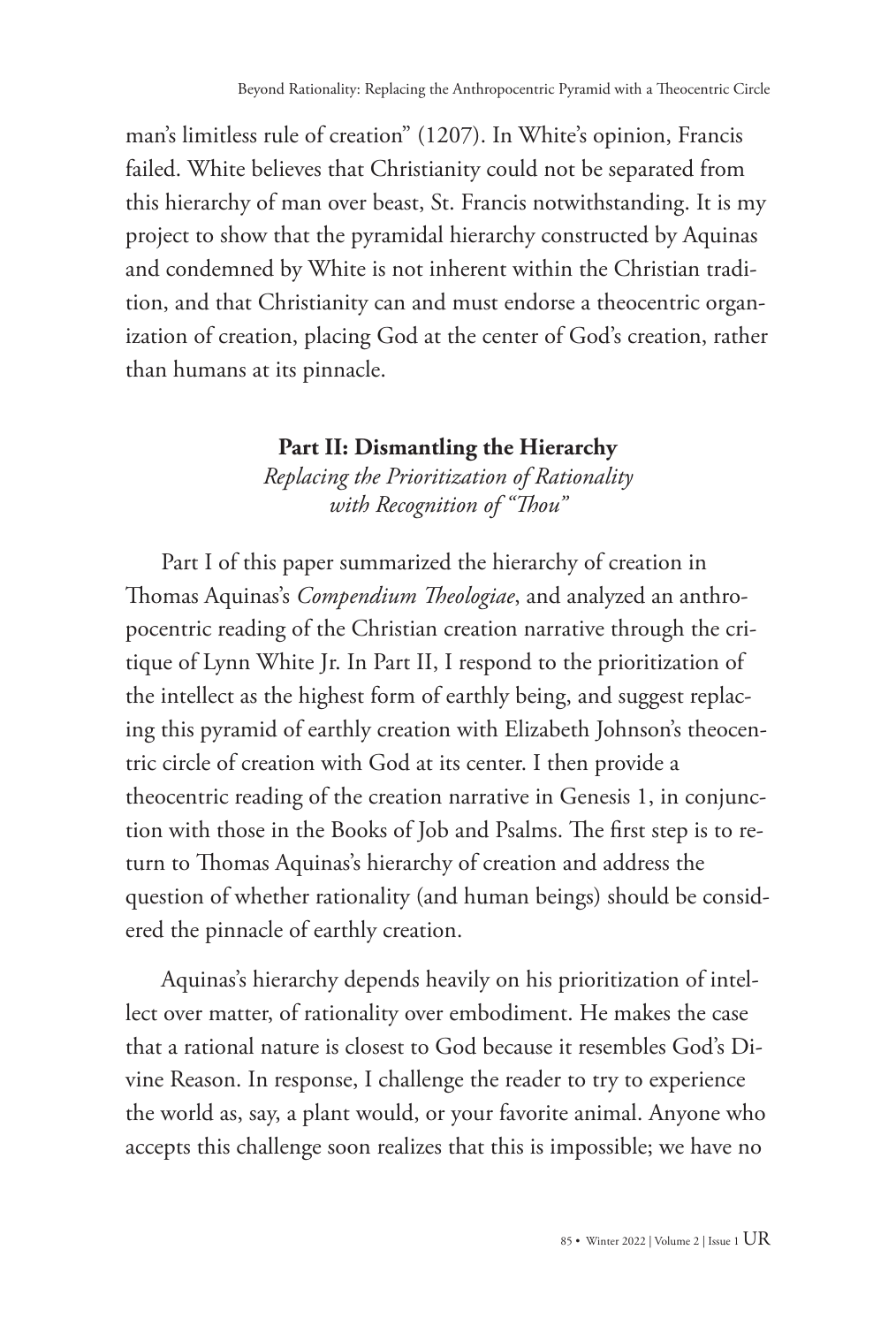way of knowing how other creatures experience the world.<sup>4.</sup> We know so little about how other creatures interact with the world that we cannot even say for sure whether or not they are rational. We must learn to be humbled by this encounter with "otherness," with a being so entirely outside of our own experience that we cannot assume superiority over it.

In a certain sense, human beings do recognize the non-human as "other." We consume plants and animals to fuel our bodies, while eating human flesh is considered revolting. We use plant compounds that we cannot synthesize ourselves to heal the sick. It is important, however, to recognize that "otherness as usefulness" is not true recognition of an "other" in and of itself. According to Sallie McFague, it is easy for us to recognize "a thing in its difference if it is important to us or useful to us, but realizing that something other than oneself is real, in itself, for itself, is difficult. To acknowledge another being is different – perhaps even indifferent to me…is, for most of us, a feat of imagination" (28). For McFague, the encounter of "other as useful" implies a one-way, subject-object relationship between the two entities. The natural world, for example "has not been seen as having its health and integrity in itself, for itself, but rather in and for us" (McFague 33).

McFague argues instead for replacing the subject-object relationship with one that is subject-subject, and borrows Martin Buber's "I-Thou" relationship for this purpose. A subject-subject or I-Thou

<sup>4.</sup> Thomas Nagel's essay "What Is It Like to Be a Bat?" addresses this question, and he concludes that, while we may be able to form an objective conception of what it is like to be a bat, the "specific subjective character" of a bat's experience is "beyond our ability to conceive" (439). We might learn how echolocation works, or close our eyes to mimic a bat's poor eyesight, or even hang by our knees on a jungle gym, but all of this only allows our human minds to imagine what it would be like for a human to behave as a bat. We are "restricted to the resources of [our] own mind[s]" (439), which are inadequate to grasp a bat's experience of bat-ness. The bat's experience of being a bat is necessarily outside of, and other than, the human mind's framework.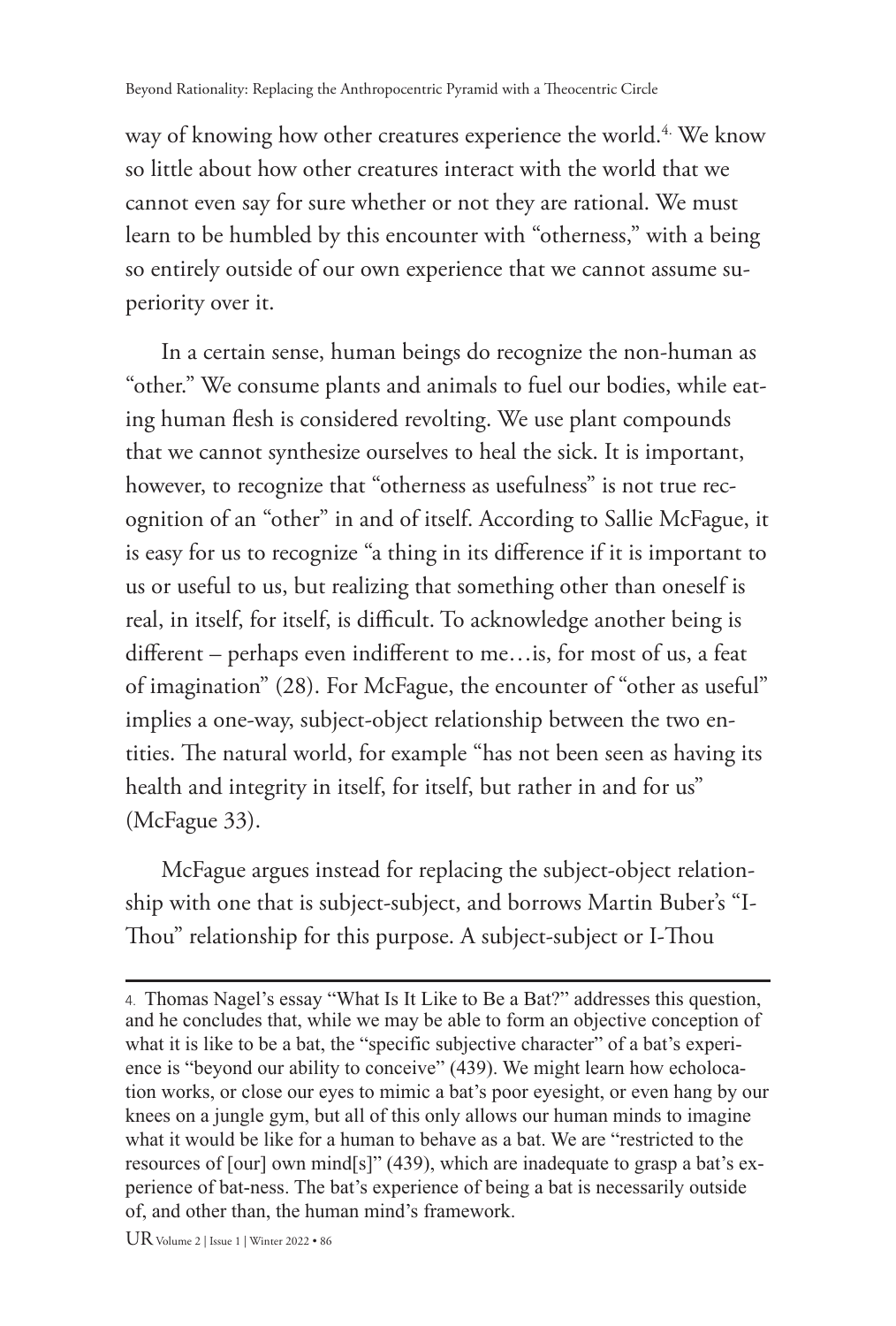relationship necessitates a radical decentering of the first subject, a move that McFague claims we can "scarcely imagine" (33). Instead of asking what the other creature can do for us (subject-object), we must recognize that the other creature is complete and whole in and of itself, without any reference to us or our ability to recognize it (subjectsubject). For an example of this, we need look no further that our own brief history on this planet. By the time human beings showed up, a few million years ago, the earth was already over four billion years old. She and her creatures had been through many iterations of thriving ecosystems before the human smeared paint on a rock. Sticking a little closer to home, think of the tree that spouts leaves every spring to conjure its own food out of thin air, or the salamander who hides out under a rock. If all human beings were to disappear one day from the surface of the earth one day, these creatures would continue growing leaves in the spring and seeking shelter under rocks. The natural world exists "independent of and indifferent to human interests and desires" (McFague 33). Non-human earthly creatures also exist as complete and whole creatures in and of themselves.

The recognition of "other as subject" also includes coming to terms with the limits of our own understanding. In a subject-subject relationship, the experiences of the two subjects are necessarily different, and while the subjects can help and/or learn from the other, it is impossible for either subject to understand completely the experience of the other. McFague illustrates this with the analogy of a white woman learning about the experience of a Black woman (38). The white woman can study Black women as much as she would like, but she will never actually know what it is to be a Black woman in America. The white woman runs into a limit in her own understanding and must recognize that a Black woman's experience is other than, but not less than, her own. In a similar way, a human person encountering a creature of a different species will never truly understand how that species experiences the world. As human beings, rationality is one of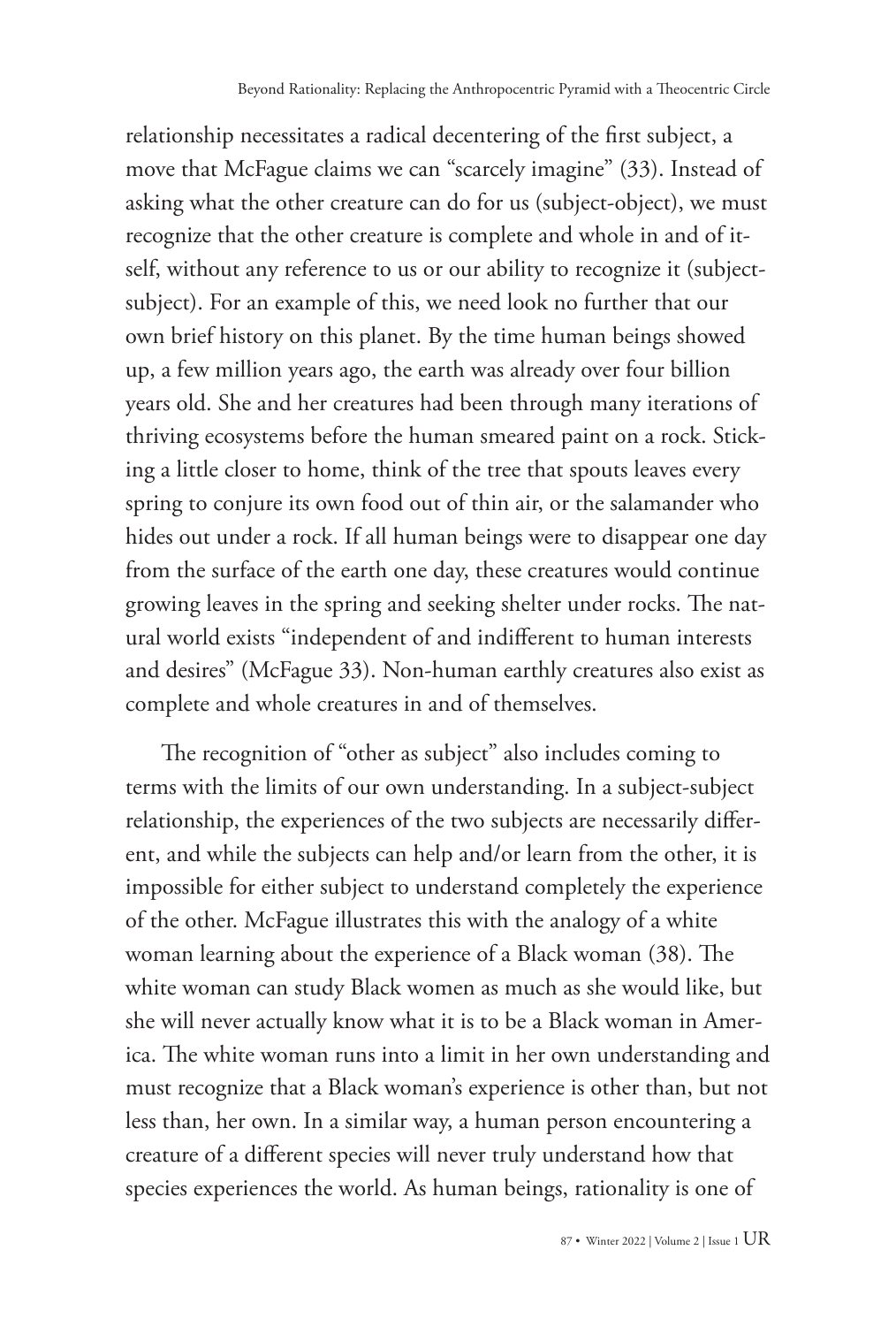the primary ways that we experience the world, and an aspect of our being that allows us to contemplate God. Recognizing the "other as subject" in the natural world preserves the possibility that other species come to know God in other ways, ways that we cannot even begin to understand. Who is to say that the salamander, though he may not be able to follow Aquinas's logical arguments about God, does not come to know God through his very existence, or through another method completely alien to us? It is easy for us to cast aside as lesser anything that does not experience the world exactly as we do, but to do this is to ignore the beauty, grace, and dignity that God imparts upon every earthly creature.

The "I-Thou" relationship begins to dismantle the pyramidal hierarchy of creation. If we are to recognize the otherness in how other creatures relate to each other and to God, we begin to see that the differences between subjects place those subjects on equal ground because it removes human rationality from the top of the pyramid. We are no longer alone at the point between earth and heaven, but rather we exist within a web of relationships with our fellow creatures. McFague reminds us that we do not "choose to be in relationship with others, but we *are* in relationships, from before our birth until after our death" (38). In a very fundamental way, we depend on other creatures for our continued existence. In *Laudato Si'*, Pope Francis chastises human arrogance in forgetting that "we ourselves are dust of the earth (cf. *Gen* 2:7); our very bodies are made up of her elements, we breathe her air and we receive life and refreshment from her waters" (3). As Elizabeth Johnson notes, Darwin's theory of evolution showed us that that "[h]uman connection to nature is so genuine that we cannot properly define our identity without including the natural world of which we are a part" (Johnson, "Creation" 27). The human species does not and could not exist in a vacuum; we are intimately connected to every other element of creation, and we always have been. To be human is to exist in reciprocal relationships, not just with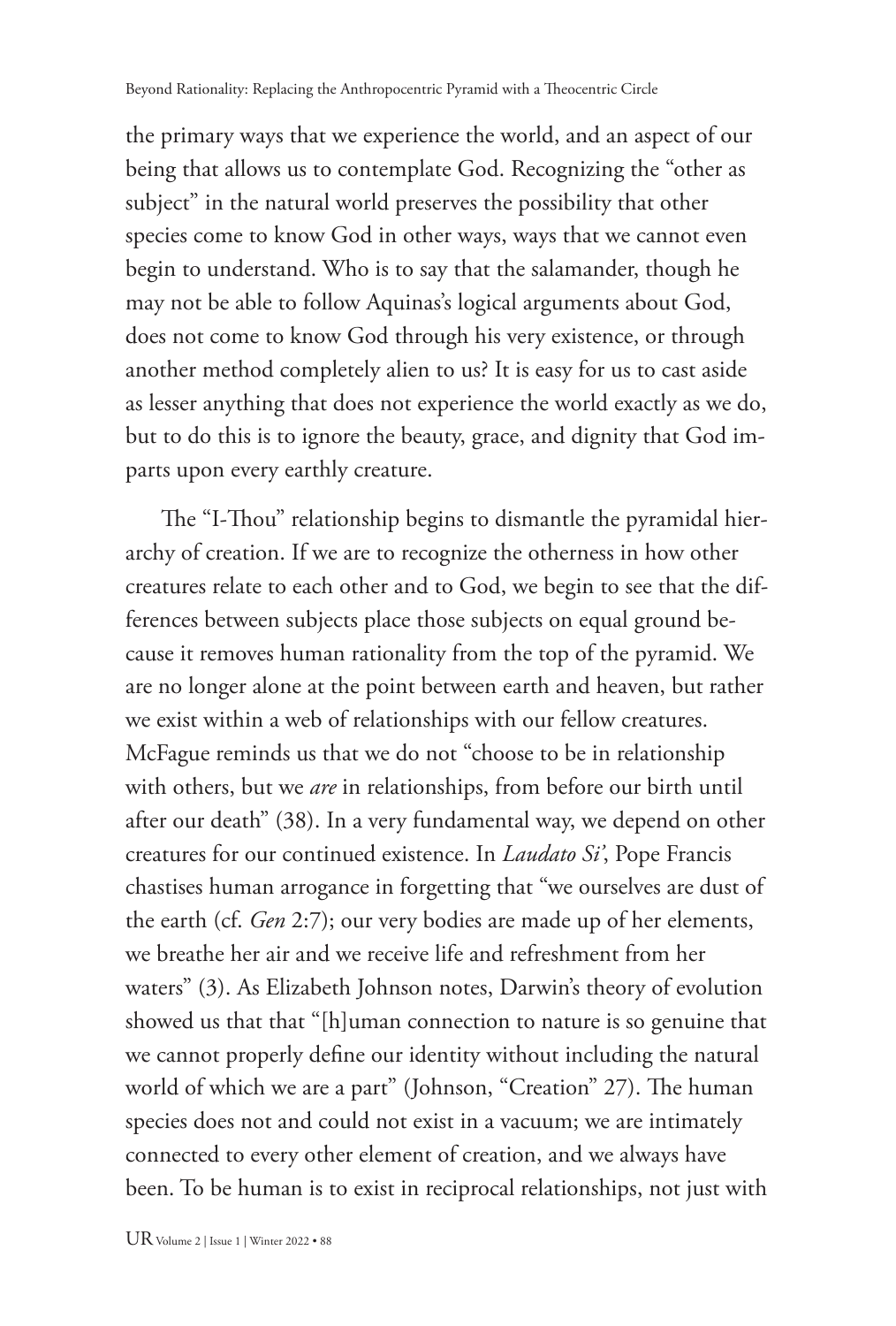other human beings, but with all of creation.

Elizabeth Johnson suggests replacing Aquinas's creation pyramid with a "magnificent circle of life, whose center and encompassing horizon is the generous God of life" (*Ask the Beasts* 268). In "[r]epositioning the human species within the community of creation centered on the living God and reconceiving our identity primarily along the lines of kinship rather than rule," Johnson provides a theocentric visual of creation, re-centering God as the source of all Being and placing human beings "within, not over" the web of creaturely relations (*Ask the Beasts* 268). Human beings share with the rest of the world the fundamental status of being finite creatures, created and sustained by the Unmoved Mover, and as such, "*human beings and other species have more in common that what separates them*" (Johnson, *Ask the Beasts* 268, emphasis hers). Johnson's circle of creation maintains the integrity of McFague's subject-subject relationships amongst creatures because it allows one to recognize the other as beside rather than below oneself.

Furthermore, Christian Trinitarian doctrine teaches that God creates out of subject-subject relationships of love. Scott Northcott writes that "the nature of being itself, being in God, was and is originally one of subject to subject, of diversity, reciprocity, relationality and community" (118). God did not create the world as a series of objects that God would look upon as the lone subject, "but that the world, the universe, in all its rich and yet complexly ordered multiplicity of kinds, is a mirror of the divine three in one" (Northcott 118). Andrew Linzey's *Animal Theology* reminds us that "Creation exists for its Creator…[and] God is *for* creation" (24). He explains that God, as defined by Trinitarian doctrine, "cannot be fundamentally indifferent, negative, or hostile to the creation which is made" (24). God, by God's very nature, creates out of love. If God were to cease loving creation, creation would cease to exist. Therefore, each being, each individual creature must be intimately loved by God in all places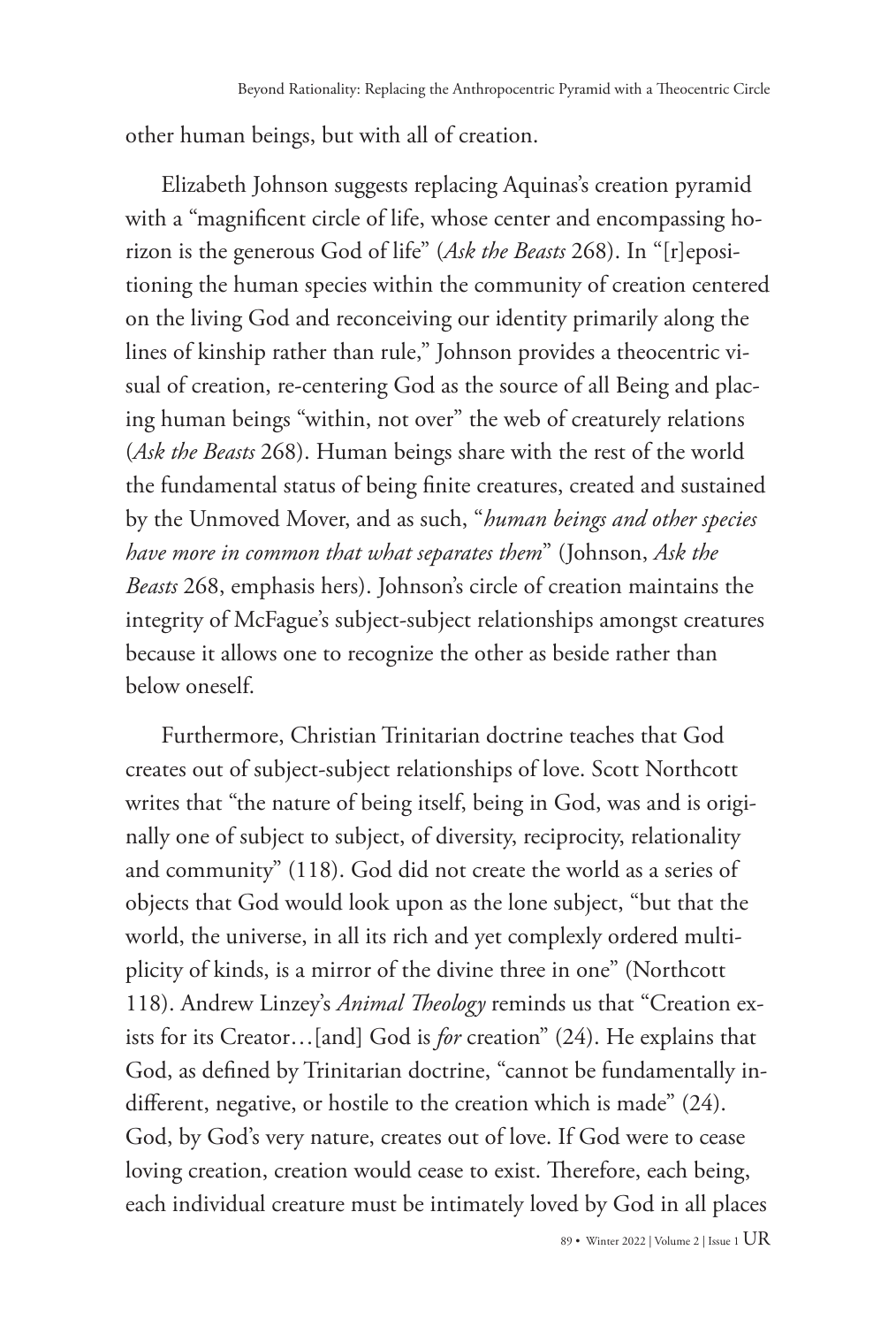and at all times. God, at the center of the circle of creation, completes the web of reciprocal relationships, undergirding all of creation in love. God creates all creatures as subjects so that they might remain subjects to each other, as they are subjects in God's eyes. If the omnipotent Creator looks upon the lowly creatures as subjects, what arrogance permits some creatures to look upon others as objects? In Linzey's words, "If God is for them, we cannot be against them" (25). We as human beings must shift our perception of our relationship to the rest of creation to recognize that we are among a plethora of diverse species in the circle of creation, each of which may experience God and the world in different ways, but nonetheless remain a subject in God's eyes.

Once we have substituted the theocentric circle of creation for Thomas's anthropocentric hierarchy, we can regard our rational capacity as a gift from God, rather than The Gift through which all creation is saved. Aquinas himself recognized that diversity within creation is necessary because God's glory cannot be shown in one particular being or species. Human rationality may show an attribute of God, but we can no longer say that God's Reason is his primary and most important attribute (or, in Aquinas's terms, that God is solely intellect and contains no material substance). If God is the source and sustainer of all that is, then God is present in the birds, the trees, and the soil we walk upon, not to mention in the face of every person walking down the street.

This brings us to a second, though related, limit of human rationality. The salvation of creation comes about not through reason, but through love in the form of sacrifice. To illustrate this point, Linzey paraphrases Jürgen Moltmann's reminder that "Christian theology is 'found' not in 'the ascent of man to God but the revelation of God in his self-emptying in the crucified Christ which opens up God's sphere of life to the development of man in him'" (25). Linzey commends Moltmann for his recognition of the limits of reason and the impor-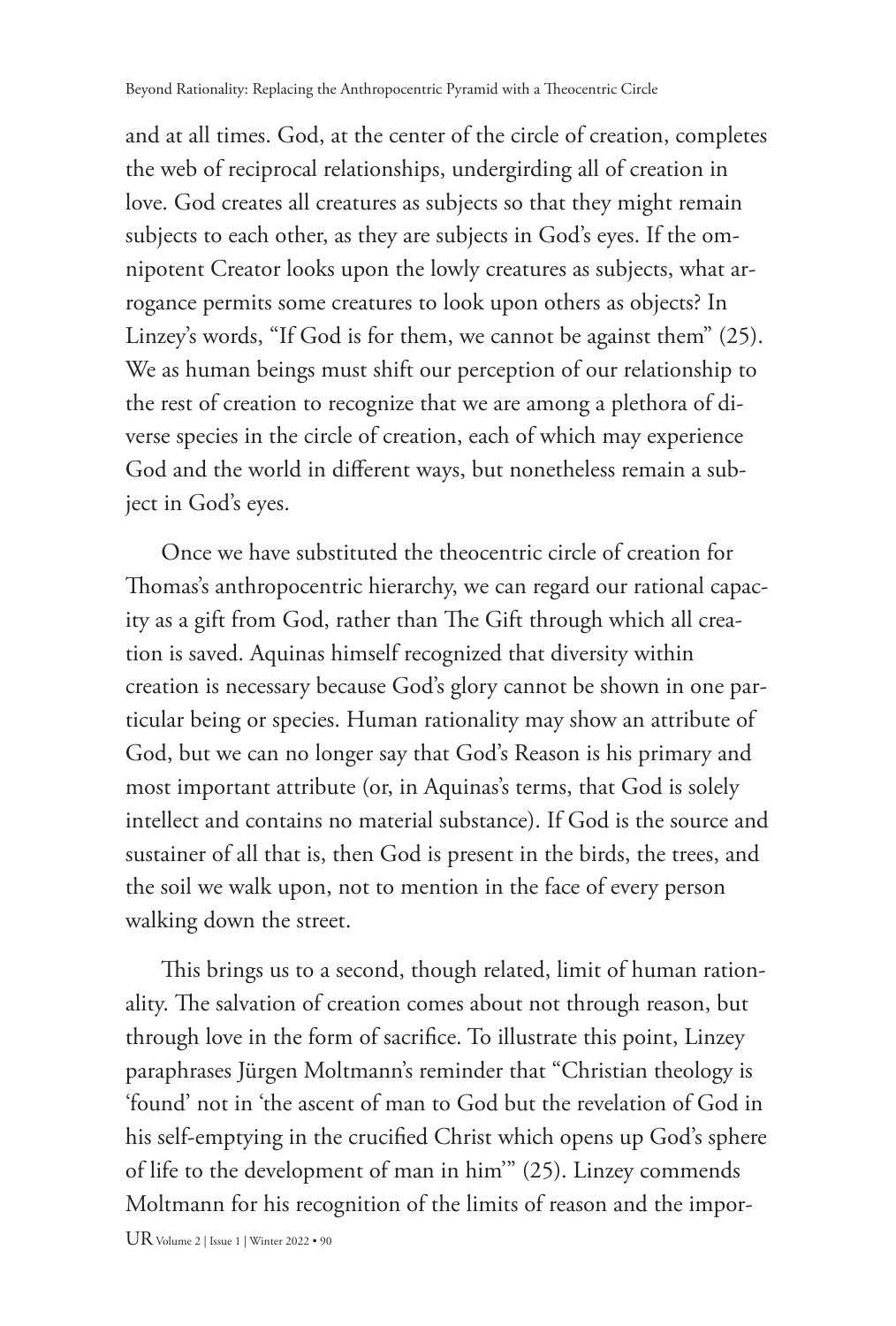tance of Revelation, but critiques his emphasis on human development in God, rather than creation's development in God. "[I]f this same Christ is the *Logos* through whom all things come to be, how can we be justified in supposed that this 'self-emptying' is for the human sphere...alone?" (Linzey 25). If God creates an entire universe out of subject-subject love, and pours out this same love on the cross, we betray our narrowminded self-interest in assuming Christ's selfemptying sacrifice is solely for human beings.<sup>5.</sup>

## *A Theocentric Reading of Genesis 1*

I now return to Genesis 1 in order to show that the substitution of Johnson's circle of creation for Aquinas's hierarchy is compatible with the Christian creation narrative. The first step is to remember that Genesis, like all biblical books, is not a narrative to be read as complete in and of itself. It must be read in the context of other books of the Bible, both the Old Testament and the New. In his Creation homilies, Pope Emeritus Benedict XVI emphasizes that the creation narrative is not written in stone in Genesis, but rather "it accompanies Israel throughout its history" (Ratzinger 9). He continues:

> For the Christian the Old Testament represents, in its totality, an advance toward Christ; only when it attains to him does its real meaning, which was gradually hinted at, become clear… Hence we only interpret an individual text theologically cor-

<sup>5.</sup> There is Biblical justification for the redemption of all of creation as well. Isaiah 11:6-7 states that the "wolf shall dwell with the lamb: and the leopard shall lie down with the kid…and a little child shall lead them. The calf and the bear shall feed: their young ones shall rest together: and the lion shall eat straw like the ox." Isaiah foresees Christ overturning not only what it means to be human, but also what it means to be a wolf and a lamb, a leopard and a kid, a calf, a bear, and a lion. Christ's love and sacrifice extends beyond the human sphere here, and note that the human being in the scene is a "little child." Surely it is not the child's well-formed reason that allows her to lead the animals.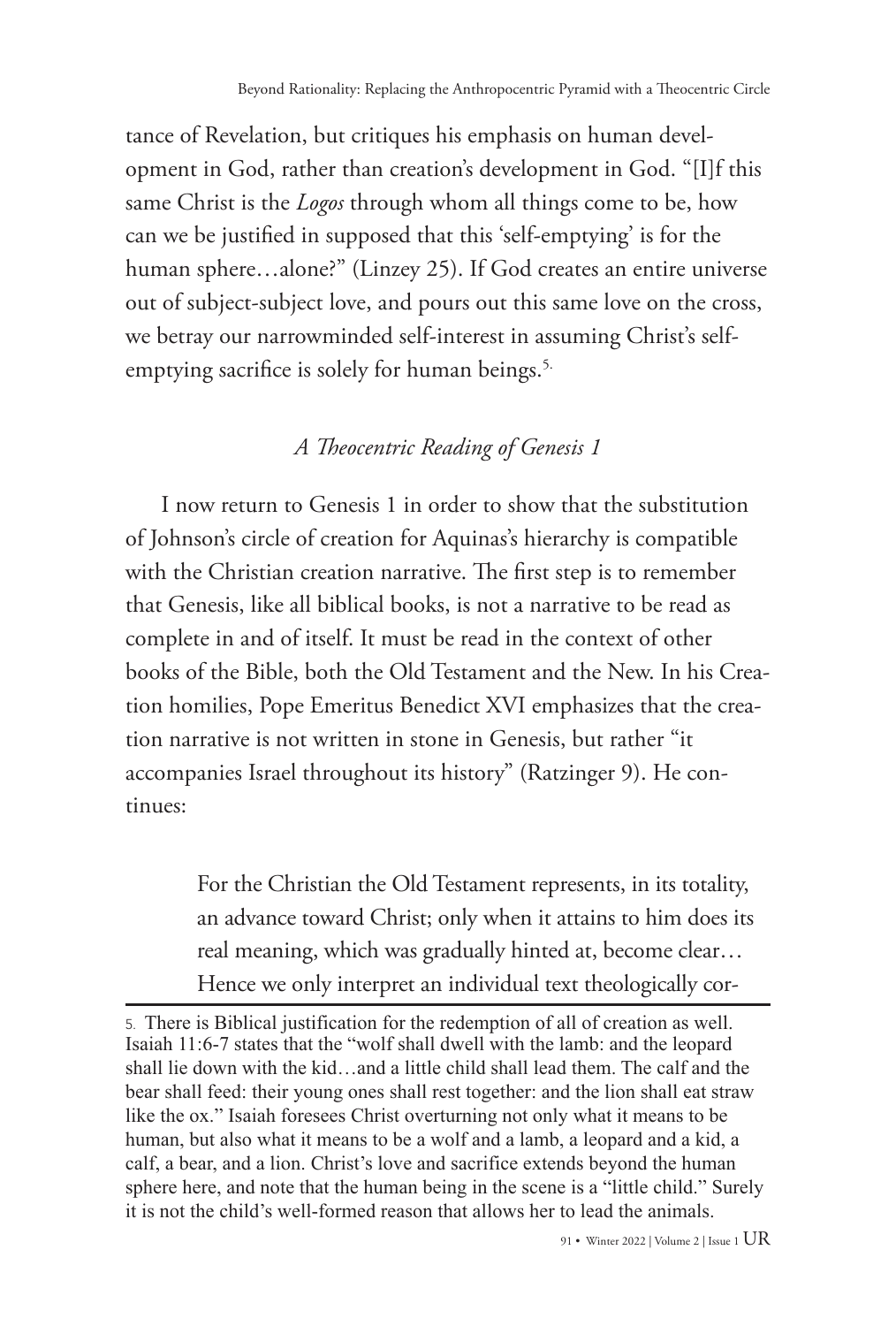rectly…when we see it as a way that is leading us ever forward, when we see in the text where this way is tending and what its inner direction is. (Ratzinger 9-10)

The entire Old Testament is "a journeying with the Word of God" (Ratzinger 9) towards some end, and for a Christian, that end is Christ.<sup>6.</sup> The Bible is not a history textbook from which a chapter can be extracted and considered whole in and of itself. Rather, as Pope Benedict argues, the interpretation of one particular chapter must appeal to the "inner direction" of the text as a whole.

Second, it is important to recognize the context in which Genesis itself emerged. The Jewish creation narrative in Genesis 1 first appeared in conversation with the great Babylonian creation myth, the *Enuma Elish*. The Babylonian narrative details a war between two gods, and the victorious god Marduk splits his enemy in half so that the top of her becomes the sky, and her lower half becomes the earth. Marduk then makes human beings from his own blood and bone "[t]hat the service of the gods may be established"7.. In the *Enuma Elish*, creation is born in the fire of war and violence, and human beings are molded from the blood of the victor in order to serve the gods.

The Genesis narrative sets a very different tone for creation. Instead of a divine battleground, Genesis 1 tells us that "the earth was void and empty, and darkness was upon the face of the deep" (Gn. 1.2), and out of this nothingness, God creates. "[I]t is the void that alone remains and that stands as the sole power over against God" (Ratzinger 13), and from this void, God creates the world and all of her creatures, and finds them all good. The God of Genesis 1 is a fig-

<sup>6.</sup> The works of Daniel Castillo and Elizabeth Johnson contain similar appeals to considering biblical context (Castillo, 101, Johnson, *Ask the Beasts* 262).

<sup>7.</sup> This quote is from the translation of the *Enuma Elish* found at [www.sacred](http://www.sacred-texts.com/ane/enuma.htm)[texts.com/ane/enuma.htm.](http://www.sacred-texts.com/ane/enuma.htm)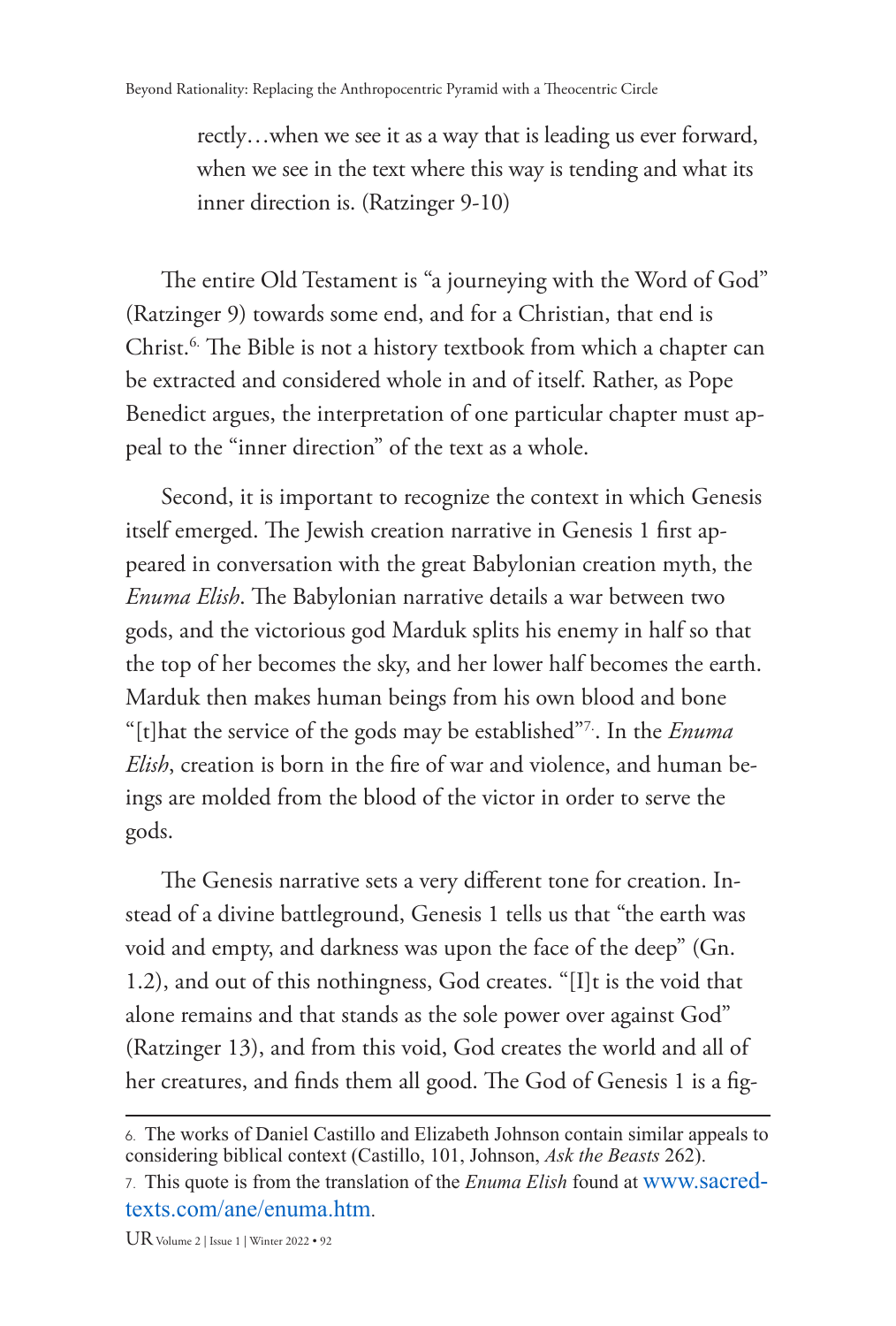ure of love, not creating objects to serve God's own will, but creating subjects in relationship with God. God created "every living and moving creature, which the waters brought forth," and "made the beasts of the earth according to their kinds" (Gn. 1.12,14), and God finds them all good. Already we can see intimate relationships between different elements of creation; living creatures are brought forth from the earth and water. As Pope Francis reminds us, "The laws found in the Bible dwell on relationships, not only among individuals but also with other living beings" (68). God draws existence out of a void and casts aside nothingness, so that all that is is brought forth from other things that are. Even human beings, to whom God gives "dominion," must depend on the "herb bearing seed upon the earth, and all trees that have in themselves seed of their own, to be [our] meat" (Gn. 1.29). Human beings exist as an intimate part of the reciprocal relationships inherent in all of creation.

It is with this framework of creaturely relationships in mind that we approach the often-exploited command to "have dominion over" creation and "fill the earth, and subdue it" (Gn. 1.28-19). As we have already explored the deeply problematic interpretation of Gn. 1.28- 29, we turn now to a second interpretation, one that has touted itself as more "eco-friendly." The stewardship model claims that human beings, created in God's image, rule over earth as God rules over us. We are, in a word, stewards, called to act on the earth in God's place. Daniel Castillo argues for what he calls "qualified anthropocentrism," which aligns very closely to this stewardship model. Castillo likens our relationship with the rest of creation to that of a shepherd over a flock: our "dominion" has to do with "securing the well-being of every other creature and bringing the promise of each to full fruition" (69-70). In this way, we are called to rule through the service that we render to the rest of creation. Castillo argues that Jesus is the perfect model of this: "The one who rules is the one who serves" (70). Problems arise, however, when human beings become "[d]riven by a desire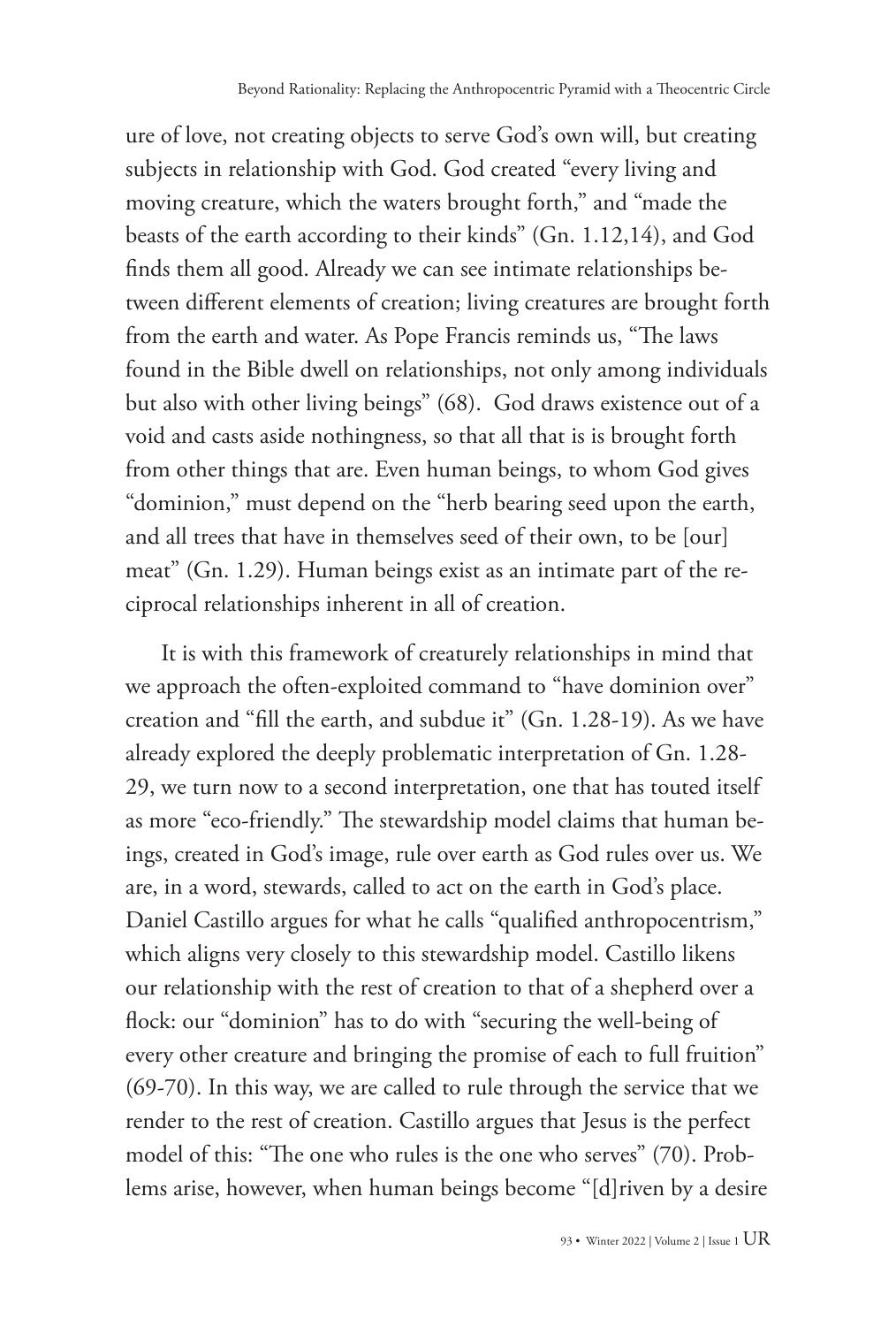to dominate rather than serve" (138). In ignoring our responsibility to serve the world, and instead dominating and exploiting it for our own ends, we fail to live according to our true calling as shepherds of the earthly flock. Pope Francis echoes this idea in *Laudato Si'*. While he says, "The ultimate purpose of other creatures is not to be found in us," and thus explicitly refutes Aquinas's claim to the reverse, Francis continues, "Human beings, endowed with intelligence and love, and drawn by the fullness of Christ, are called to lead all creatures back to their Creator" (83). We see here that anthropocentrism lingers, even in the text that has been touted as the most radical call to care for creation the Catholic church has seen in generations. Although *Laudato Si'* points out our interconnectedness with the rest of creation, we must be aware that even Pope Francis does not entirely cut ties with the hierarchical framework championed by Aquinas.

Castillo's claim that we are called to serve rather than dominate supports the framework of relationship built in Genesis 1, but the image of the sole shepherd guiding the flock glosses over a key aspect of subject-subject relationships: the inherent reciprocity. Domination is necessarily a one-sided relationship, but servitude allows for the mutual service of all parties. Dependent as we are on other creatures for sustenance, shelter, etc., it is clear that other creatures serve us as well, in their own right and in their own ways that are "other" than ours. Human beings exist within, and not above, the web of relationships that Genesis 1 paints. Rather than taking it upon ourselves to "secure the well-being of every other creature," we must recognize ourselves as fellow creatures who are also served by others. According to Elizabeth Johnson,

Even at its best, [the stewardship model] envisions human beings independent from the rest of creation and external to its functioning. Lacking a deep ecological sensibility, it establishes a vertical top-down relationship, giving human beings responsible mastery over other creatures but not roles alongside them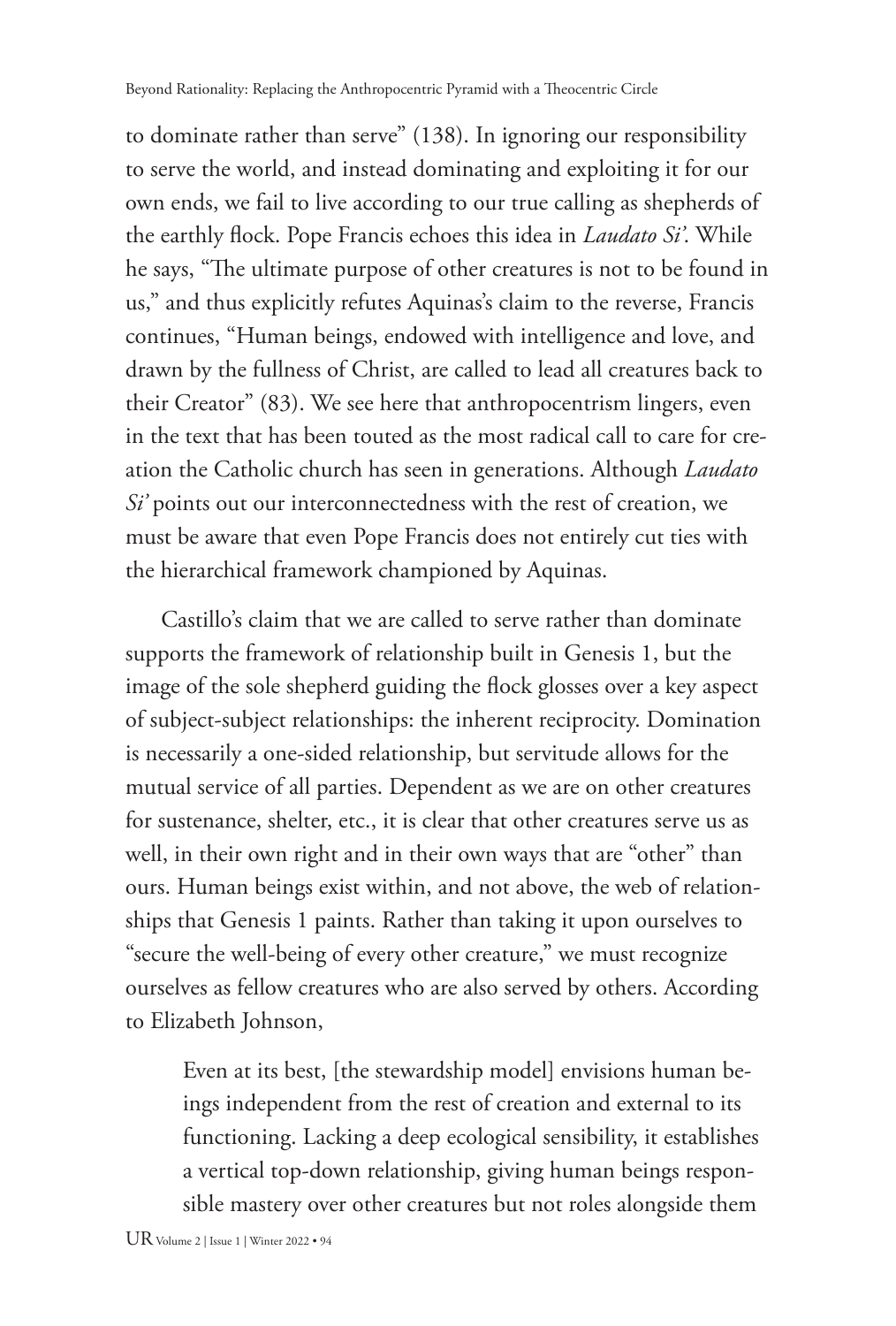or open to their giving. The one-sidedness of the relationship makes the natural world a passive recipient of our management (*Ask the Beasts* 266).

As has already been discussed, creatures such as trees exist independent of human beings and human rationality, while we remain tied to them in a very literal sense. Without their photosynthesis, we would slowly asphyxiate. Without us breathing, trees would just go on making oxygen! This humbling fact reminds us that we, too, are creatures vulnerable to forces outside of our control. If we were to acknowledge our similarity to, and dependence upon, the rest of creation, it would be easier for us to see other creatures as fellow subjects, and fellow servants of each other and of God.

## *Biblical Context: Creation Narratives in Job and Psalms*

.

In keeping with the principle that we established when we returned to Genesis, namely that no book in the Bible should be regarded as a complete narrative in and of itself, I now present a brief analysis of two other Old Testament creation narratives – the Books of Job and Psalms – in the hopes that the context of these other books will continue to illuminate the God-given relationships between humanity and the rest of creation. We begin with chapters 38-41 of the Book of Job.

In anguish over all that he has lost in the preceding chapters, Job accuses God of unjust punishment of the innocent. He contends that he has done nothing to provoke the wrath of God such as he is experiencing now. Then God answers him "out of a whirlwind" (Job 38.1), and gives another account of the creation narrative. According to Johnson, these four chapters constitute "the longest piece of writing on the natural world in the Bible" (*Ask the Beasts* 269). God walks Job almost step by step through Genesis 1, demanding, "Where wast thou when I laid up the foundations of the earth…when the morning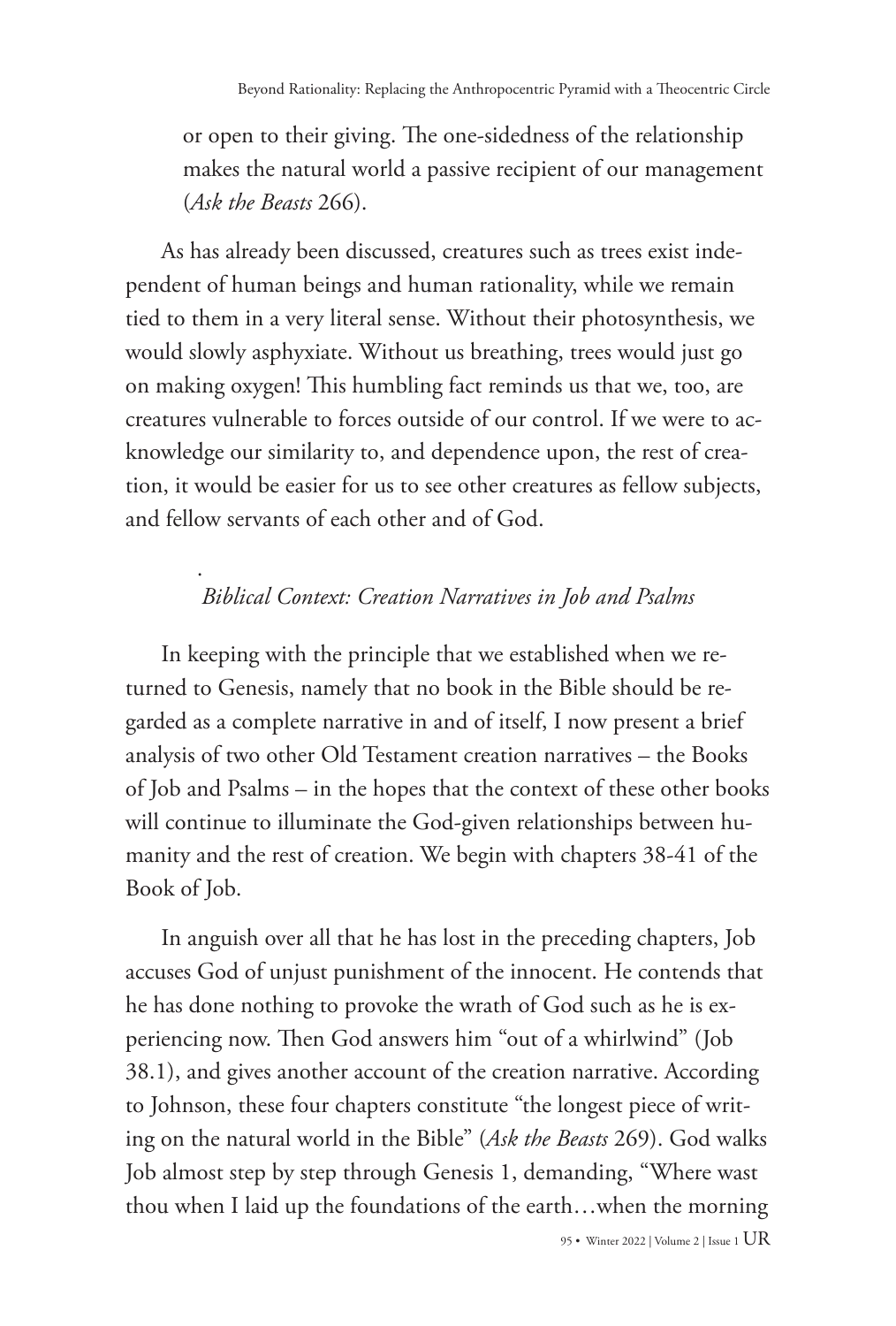stars praised me together…Who shut up the sea with doors, when it broke forth as issuing out of the womb?" (Job 4.8). This recounting of creation contains more descriptive detail than the Genesis tale, but it follows the same progression, beginning with the earth, sky, and sea and ending with the beasts who walk on land. The biggest difference between the Genesis text and the Book of Job is that human beings (and their dominion) are entirely absent from the latter. "Instead of being placed at the apex of creation, Job is led to see divine activity in the awesome, independent working of the natural world over which he has no mastery, not only technologically but also theologically" (Johnson, *Ask the Beasts* 271-272). The activity and goodness of God continues to overflow in the world without humanity. After this fourchapter-long monologue ascribed to God, Job "reprehend[s him]self" and does "penance in dust and ashes" (Job 42.6), recognizing the splendor and glory of the world that God has laid out for him, and his own inability to comprehend it. The Book of Job lays out a creation narrative that, although mirroring the structure of Genesis 1, puts human beings in a position to wonder, open-mouthed, at the world of which they are a part. "Where were you?" the Creator asks, and Job humbly acknowledges and accepts his created nature.

Psalm 103<sup>8</sup> contains yet another creation narrative, which also conspicuously lacks a command for human dominion. The psalmist praises God for the diversity and extravagance of God's creation, and gives a very different account of creation than Genesis 1 or Job 38-42. Like the other narratives, this psalm begins with abiotic creation, praising the Creator of the sky and water, but then the psalmist asks, "Who makest thy angels spirits: and thy ministers a burning fire" (Ps. 103.4). Psalm 103 is clearly not building a hierarchy that progresses from the lowest levels of creation to the highest; angels, whom Aquinas deems higher intellectual beings than humans, appear just after the sky and the sea. The psalmist takes a more holistic approach to

<sup>8.</sup> I follow the Vulgate numeration of the Psalms, using the Douay-Rheims 1899 American Edition.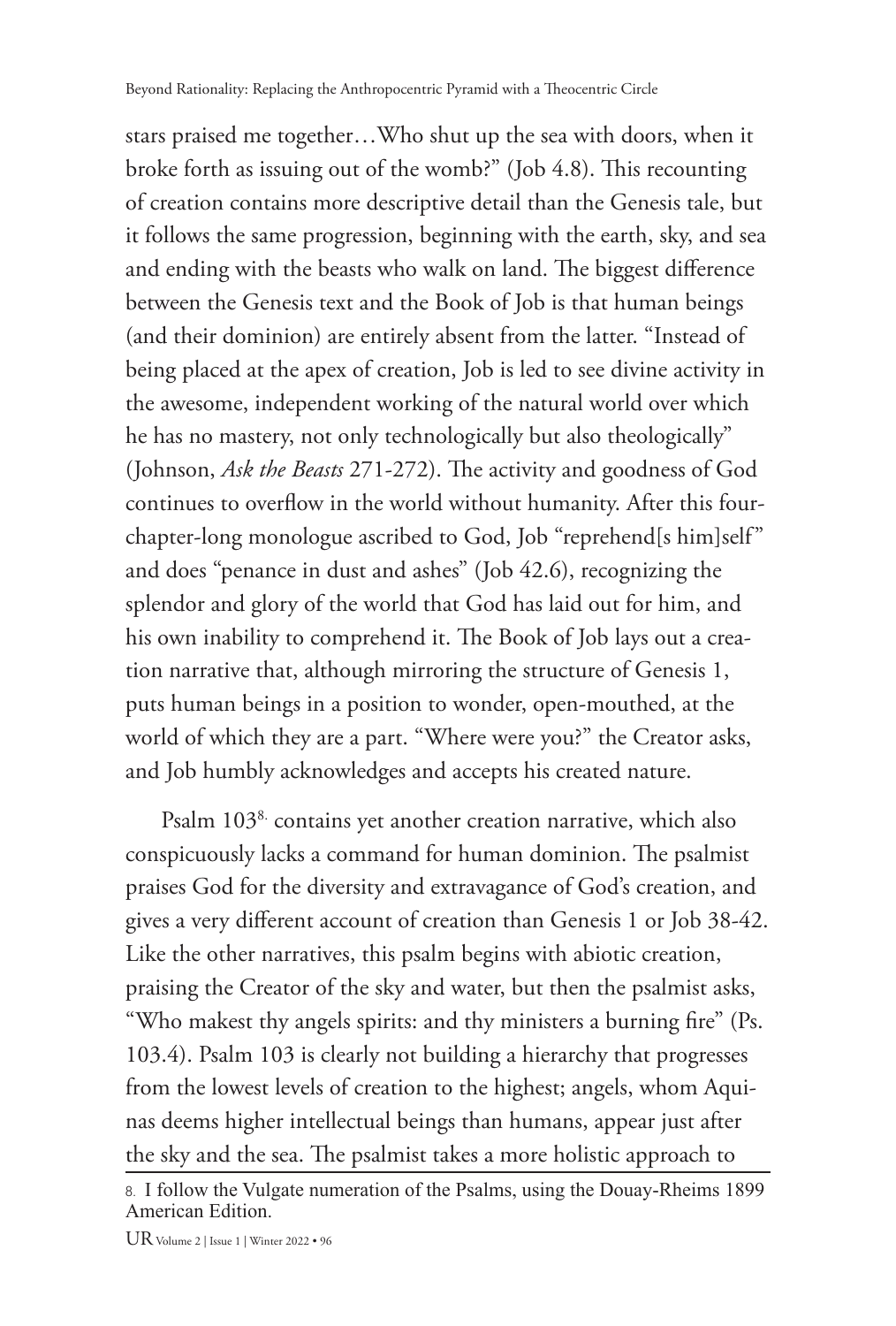creation, and paints miniature pictures that are more recognizable in our own experience of the world because they show many different creatures interacting with each other. Ps. 103.10-13 depicts a stream running through a valley, with "beasts of the field" drinking from the stream and "birds of the air" flying over it. Later, God appoints "darkness, and it is night: in it shall the beasts of the woods go about," but when the "sun ariseth,…they shall lie down in their dens" (Ps. 103.20-22). These snapshots of the natural world betray no ordering of creation except around God as their Creator; the world becomes a theocentric circle, rather than an anthropocentric pyramid. Human beings appear in Ps. 103.23, but with no more emphasis placed on the human's "work" and "labor" than on the "roaring" of the lions two verses before. Psalm 103 depicts "an interwoven assembly of everything from sky, sea, and land, each one part of a grateful community of creation praising God" (Johnson, *Ask the Beasts* 276). While human beings contribute a voice to sing God's praises, we are far from forming the whole choir. The emphasis here is on the relationships amongst God's creatures, and between the creatures and their Creator.

The image of a choir of creation singing God's praises suggests yet another way in which other creatures can act independently of human beings: they worship God through their existence and activity. The psalmist of Psalm 103 sees God in every mundane earthly action described, from rain falling from the sky to sparrows making their nests (Ps. 103.13,17). Elizabeth Johnson notes that "[b]y virtue of their being created, of being held in existence by the loving power of the Creator Spirit, all beings give glory to God simply by being themselves" (*Ask the Beasts* 276). Johnson proposes that existence itself is a form of worship. The ability to reason does not give human beings a leg up on any other creatures. Existence itself, which we share with every other creature, is enough to "extol the excellence of [our] Maker" (*Ask the Beasts* 276), and as a form of worship, existence al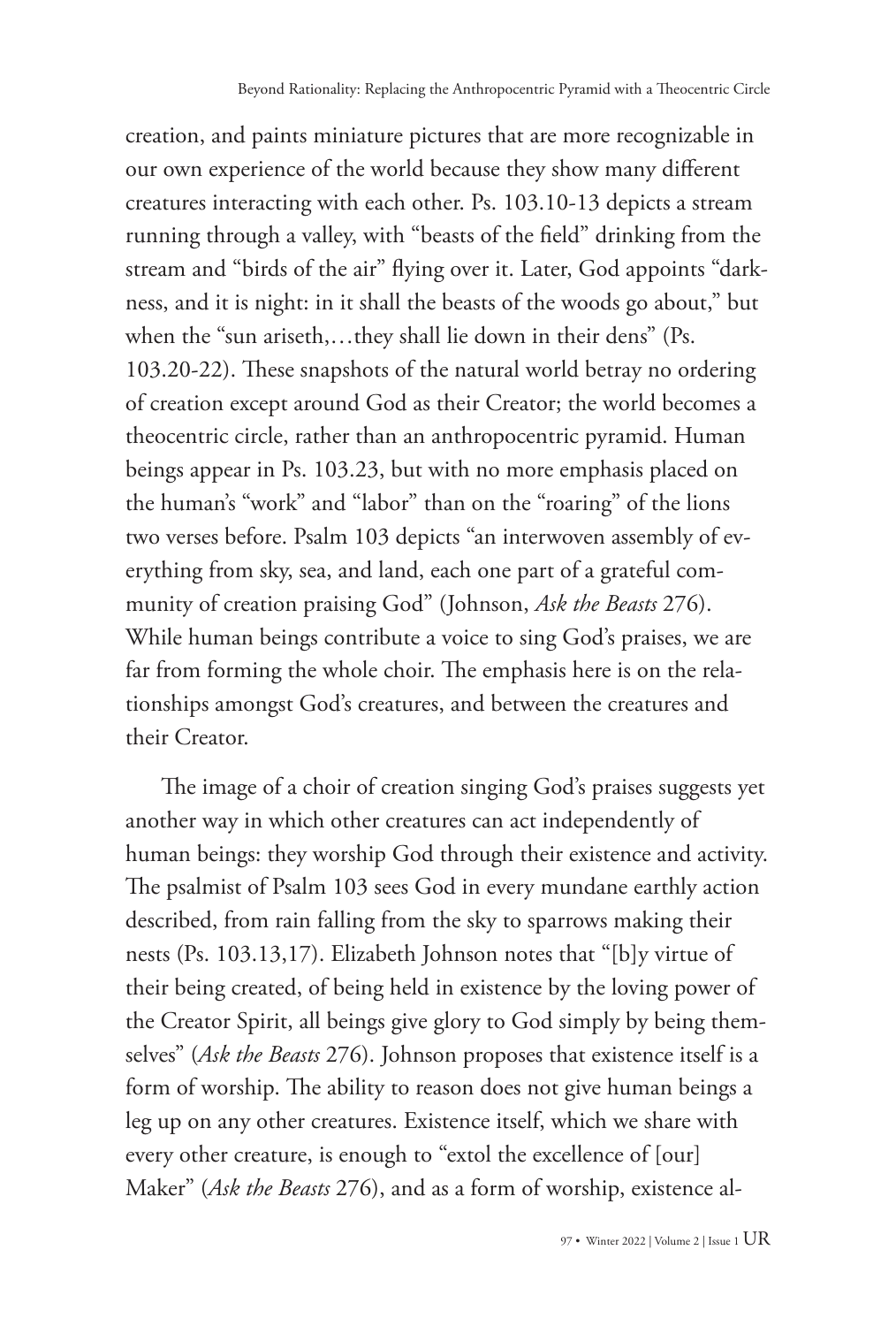lows all creatures to come to know God.

Lest a Thomistic skeptic claim that human beings both exist and contain the ability to reason, thus giving us an additional method to learn about God than merely living, I suggest that we return to McFague's concept of "otherness." Being rational creatures, we assume that we can and should use our reason to learn about God. This forms the backbone of Aquinas's entire body of theological writings, as he uses logic and reason to think about who God is, and who we are in relation to God. This is all well and good, but if we approach other creatures with an attitude of respect and humility, if we approach them as subjects rather than objects, we preserve the possibility that other creatures come to know and worship God in other ways, perhaps ways that we cannot even conceive of. If we believe that a lion cannot understand human reasonings about God, who is to say that humans would understand a lion's worship of his Creator? Or a salamander's? Or a tree's? Approaching creatures as subjects forces us to decenter the human narrative and remain open to the possibility that there are other forms of worship, and other ways to come to know God. Human reason is a powerful tool, but it needs human humility to recognize the utterly "other" than itself, not as its inferior, but as a "Thou" with its own harmonies to add to the earthly symphony of praise.

#### **Part III: Conclusion**

Replacing Aquinas's anthropocentric hierarchy with Johnson's theocentric circle of creation establishes a theological basis for human humility in the midst of a created world. We no longer dominate the earth and exploit her and her creatures for our own gain, and neither do we sit at the top of a pyramid and extend our hands down to the lowliest creatures. We extend our hands, but we extend them outwards, across the web of relationships held together by God at its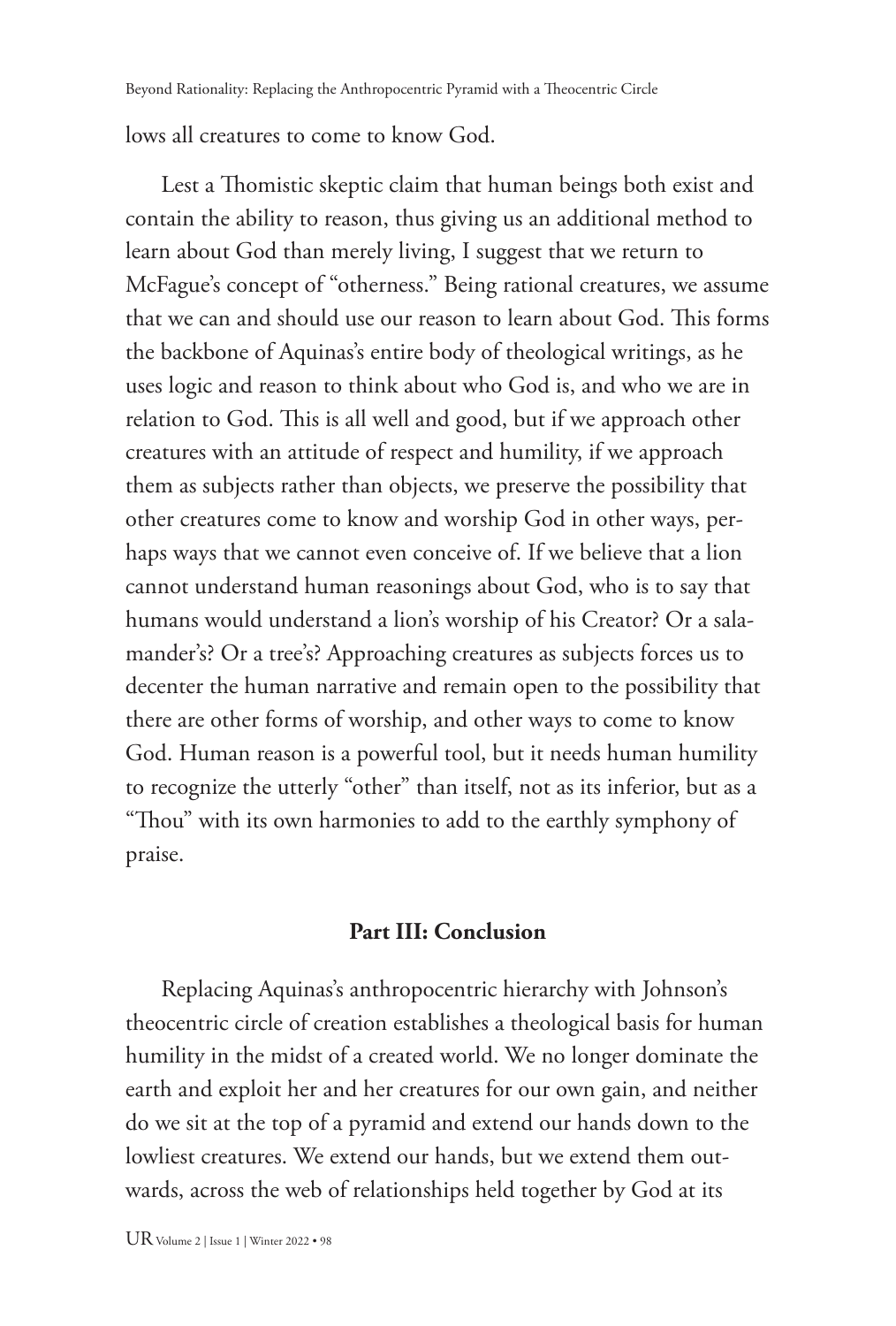center. This requires us to recognize the "otherness" of the rest of creation, and admit that each individual creature resides in the palm of God's hand. We must abandon our anthropocentric notion that reason alone approaches knowledge of God, and learn to serve *and be served by* the overflowing abundance of God's creation. In the midst of our current ecological crisis, this has never been more critical. Only through the recognition of reciprocal relationships amongst a community of subjects can we truly experience the ecological conversion that Pope Francis called for five years ago.

I conclude by returning to the appeal made by Pope Emeritus Benedict XVI, that Genesis (or any biblical book) cannot be interpreted in and of itself, or even within the framework solely of the Old Testament. As Christians, we must interpret Genesis as ever pointing towards Christ in the New Testament. In the Gospels, we find a radical example of how to serve and be served by the "other" in the person of Jesus Christ. In John 13, we see Jesus humbling himself by washing the feet of his disciples. He then instructs them, "If then I being your Lord and Master, have washed your feet; you also ought to wash one another's feet" (Jn. 13.14). Again and again, Jesus's life calls Christians to serve the "other," even, and perhaps especially, those considered lowly. Jesus also, however, allows himself to be served, even, and perhaps especially, by those considered lowly. In Luke 7:37- 50, we get an account of "a woman that was in the city, a sinner" washing Jesus's feet with her tears, and drying them with her hair (Lk. 3.37-38). Then Jesus says, "Many sins are forgiven her, because she hath loved much" (Lk. 3.47). The person of Jesus fulfills the reciprocal relationships in the Old Testament creation narratives because he embodies both the radical call to serve and the humility to allow oneself to be served by another. Far from espousing domination over and exploitation of the earth, as Lynn White Jr. suggests based on his interpretation of Genesis 1, the Christian religion in its entirety provides a framework from which we can recognize others in love, and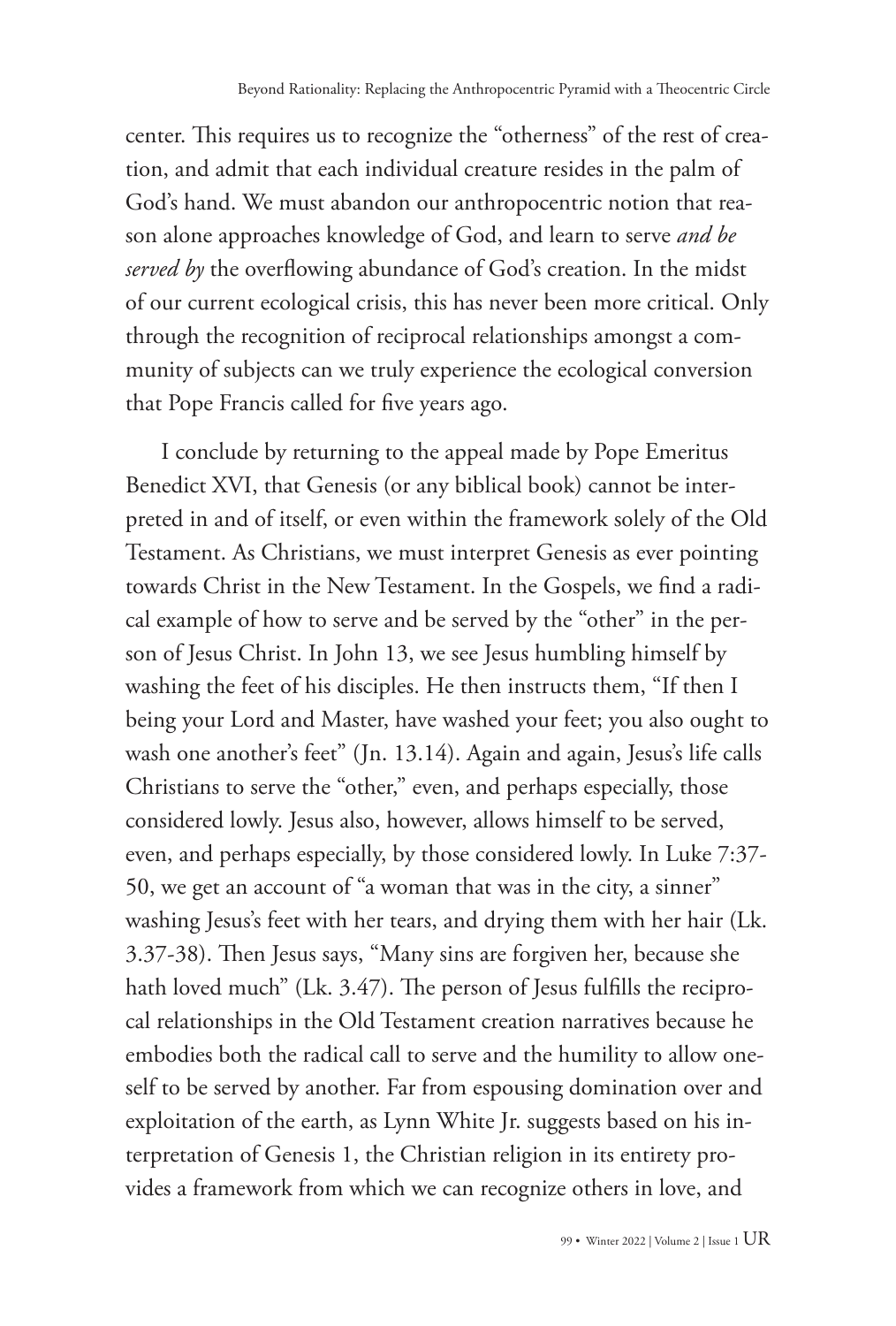serve and be served by God's creation.

In this paper, I have argued that Christians are called to recognize other creatures as fellow subjects of God's love. It is my sincerest hope that, humbled by this recognition, we begin to see ourselves as within, and not above, the world. The wellbeing of the earth depends upon it.